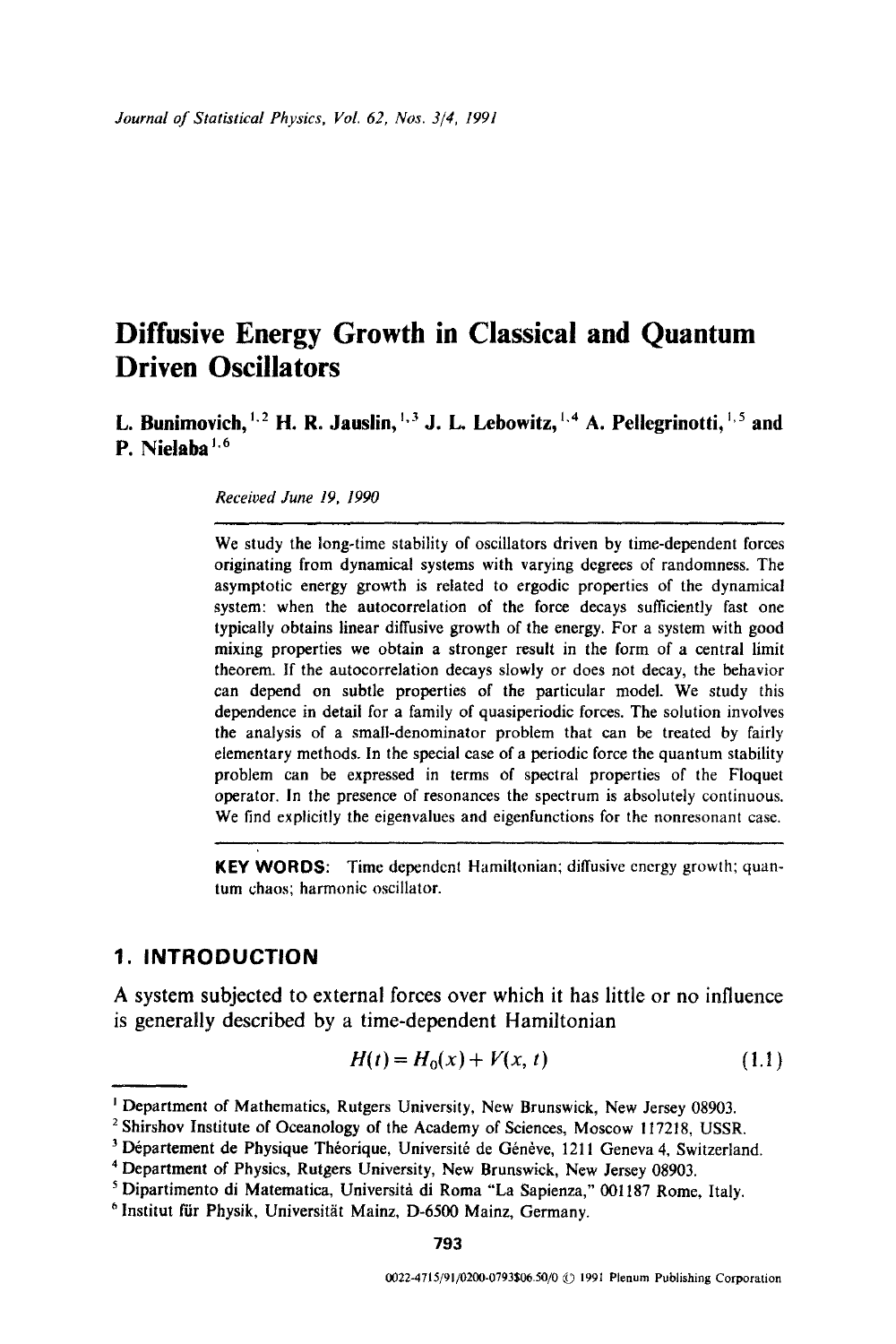where  $H_0$  is the Hamiltonian of the isolated system. The effect of the perturbation  $V$  on the time evolution of the system will depend on many factors. For microscopic systems such as atoms or molecules,  $V$  can serve as an energy pump leading to ionization or dissociation. This can occur either due to strong resonances between the spectrum of  $V(t)$  and the natural frequencies of  $H_0$ , or to more subtle instabilities which lead to "chaotic behavior." Thus, the multiphoton ionization experiments on Rydberg atoms in a microwave field carried out by Bayfield and  $Koch<sup>{(1)}</sup>$ were explained by Leopold and Percival<sup>(2)</sup> and others<sup>(3)</sup> in terms of chaotic dynamics. These analyses were initially done entirely classically. Their success spurred interest in the study of "quantum chaos," which for our purposes here will simply mean the unstable evolution of the system described by (1.1) when it is treated quantum mechanically. In addition to the ionization of Rydberg atoms there are a variety of other microscopic systems which involve Hamiltonians of the form  $(1.1)$ . These include ions localized in a Paul or in a Penning trap,  $(4,5)$  electrons attracted to a surface of liquid helium,  $^{(6)}$  and charge transfer in atomic collisions. <sup>(7)</sup> Mesoscopic quantum devices, in which quantum coherence plays an essential role, such as small conducting rings threaded by time-dependent magnetic fluxes,  $(8)$ also fall within this category.

The problem of stability may be formulated as follows: given a system initially in a state which is localized in "phase space," does the time evolution under (1.1) lead to delocalization?<sup>(9)</sup> This would correspond in some cases, such as the kicked rotator, to an unbounded growth of the energy, and in others, such as the Rydberg atoms, to ionization.

The case of time-periodic external force has been studied most extensively both for classical and quantum systems. The stability problem can then be expressed in terms of the properties of the Floquet operator  $U(t + T, t)$ , which gives the evolution of the system over one period T. Classically,  $U$  is a canonical volume-preserving Poincaré map in phase space, while quantum mechanically it is a unitary operator on the Hilbert space  $\mathcal K$  of the unperturbed system. The long-time behavior of the system and its stability are determined by iteration of this map. Classically, the system can be studied by standard methods, including direct numerical simulation. It can exhibit varieties of behavior, ranging from integrable to chaotic, i.e., positive Lyapunov exponents. On the quantum mechanical side, the question of stability can be expressed in terms of the spectral properties of the Floquet operator.  $(10, 13)$  The energy remains bounded if the spectrum is pure point, and it grows unbounded if the spectrum is continuous. The quantum problem is considerably more difficult than the classical one, and one of the outstanding questions in the field is the existence of qualitatively different behavior of quantum and classical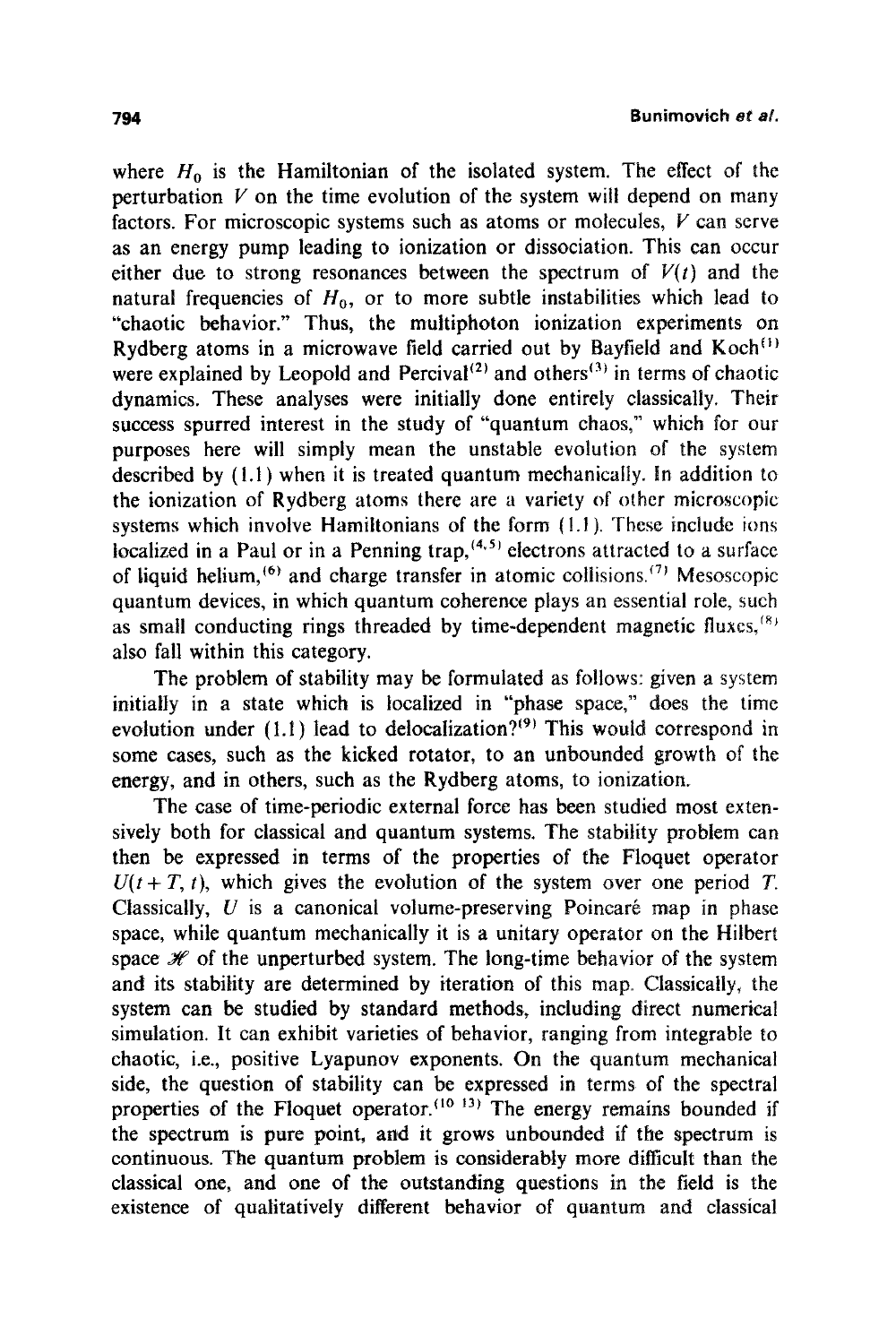systems. There are models, such as the kicked rotator, which classically show a linear growth of the energy while the quantum analogues have been found to saturate (quantum limitation of diffusion<sup> $(14,15)$ </sup>).

There has been much progress in solving the time-periodic problem in some special cases. For Hamiltonians that are quadratic in  $p$  and  $q$  with time-periodic coefficients, the possible asymptotic behaviors have been completely classified,  $(16)$  and the spectrum was related to properties of the corresponding classical model. In particular, models describing ions in Paul or in Penning traps (involving parametrically driven quadratic potentials and  $1/|x|^2$  interactions<sup>(4,5)</sup>) have been studied in detail. In addition, the spectrum of the Floquet operator has been proven to be pure point for the smoothly kicked rotator with small coupling.<sup> $(17)$ </sup> The quantized Fermi accelerator has been shown to have no absolutely continuous spectrum.<sup> $(18)$ </sup> Some general criteria for stability of the point spectrum have been developed in refs. 19 and 20.

The stability problem is far less understood in the case of nonperiodic perturbations. A generalization of the Floquet theory connecting spectral and stability properties is not available (see, however, ref. 17, where a natural extension was proposed). Existing studies indicate that the quantum limitation of diffusion is weaker or absent for nonperiodic perturbations. This has been observed numerically for quasiperiodic perturbations of the kicked rotator, with two or three incommensurate frequencies.<sup>(21)</sup> For the randomly kicked rotator, it has been shown that the energy grows unbounded. $(22)$  A general class of randomly perturbed quantum systems in which the time dependence is given by a Markov process has been treated in detail in refs. 23 and 24. It appears from that analysis that quantum systems may be even more unstable than classical systems under such random perturbations. It has also been shown that an arbitrary small dissipation restores the diffusive behavior.  $^{(25)}$ 

A natural framework for considering general time-dependent perturbations which includes both the periodic and the random potentials as special cases is to write (1.1) in the form

$$
H(t) = H_0(x) + V(x, \xi_t)
$$
 (1.2)

where  $\xi_i \in \Omega$  is a trajectory of a classical dynamical syustem on a domain  $\Omega$ , with an invariant ergodic measure  $\mu$ . One considers then typical or averaged behavior with respect to  $\mu$ . The time evolution given by (1.2) can be thought of as a limiting case of the system being in contact with an external bath when the relevant state of the bath is described by  $\xi_i$ , which is independent of the state of the system. In this language the periodic case corresponds to  $\Omega$  being the circle with  $\zeta = \zeta + \omega t$ , and  $d\mu = d\zeta/2\pi$ .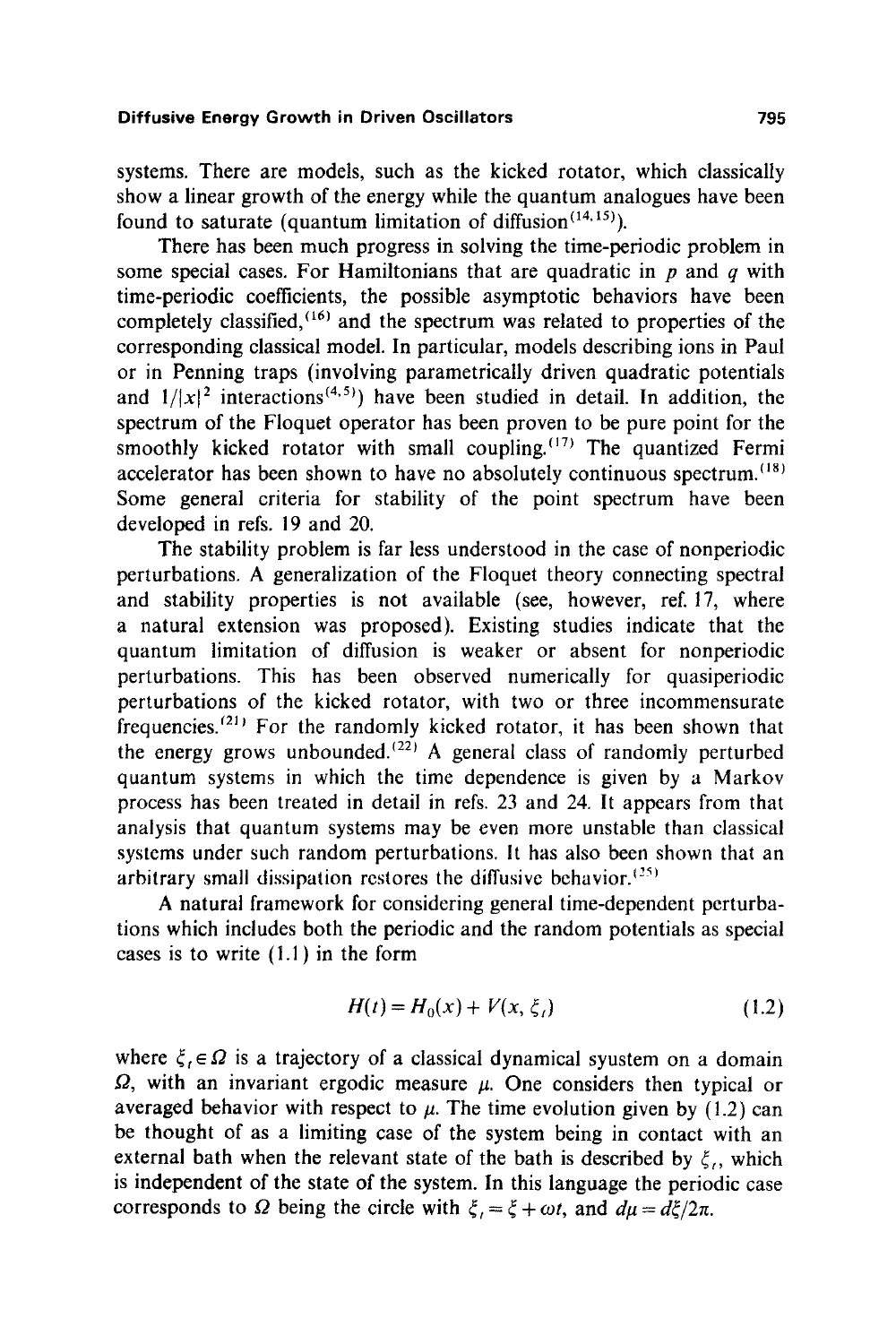In the present paper we investigate such general time dependence of  $H(t)$  in the context of a harmonic oscillator subjected to an external force. The simplicity of the model, in which the classical and quantum behavior are similar, permits us to establish some general relations between the ergodic properties of the dynamical system  $\xi$ , and the growth of the energy of the oscillator. We find that in general when the autoeorrelation of the force decays fast enough, the system behaves chaotically and the energy grows linearly. In fact we show more. Analyzing in detail an explicit example with good ergodic properties, we prove that the energy behaves like the square of a Gaussian random variable with variance proportional to time. We expect that this type of behavior occurs whenever  $\xi$ , has a positive Lyapunov exponent. When the correlations do not decay rapidly, the situation is more complicated. The study of some examples indicates that the asymptotic behavior depends on the fine details of the particular model. An interesting example with quasiperiodic correlation is analyzed in Section 4. We find that the asymptotic behavior depends crucially on the smoothness properties of the potential  $V(x, \xi)$ . In Section 5 we discuss the relation between the classical and quantum systems and calculate explicitly the spectrum and eigenfunctions of the Floquet operator for the case of periodic forces.

# **2. DESCRIPTION OF THE MODELS**

The system is described by the Hamiltonian

$$
H = \frac{1}{2}p^2 + \frac{1}{2}\omega_0^2 q^2 - qF(\xi_t)
$$
 (2.1)

where  $\xi_i$  is a stationary process with a measure  $\mu$ , e.g.,  $F(\xi_i) =$ A cos( $\omega t + \varphi$ ) with  $\varphi$  uniformly distributed in [0, 2 $\pi$ ]. In general

$$
\langle F(\xi_t) \rangle_{\mu} = \langle F(\xi) \rangle_{\mu} = 0
$$
  

$$
\langle F(\xi_s) F(\xi_t) \rangle_{\mu} = \langle F(\xi_{t-s}) F(\xi) \rangle_{\mu} \equiv V(|t-s|)
$$
 (2.2)

The time evolution of the position  $q_i$ , and momentum  $p_i$  for the classical system can be written as

$$
v_t \equiv (q_t, \, p_t/\omega_0) = R_t v_0 + R_t z(t) \tag{2.3}
$$

where

$$
R_{t} \doteq \begin{pmatrix} \cos \omega_{0} t & \sin \omega_{0} t \\ -\sin \omega_{0} t & \cos \omega_{0} t \end{pmatrix}
$$
 (2.4)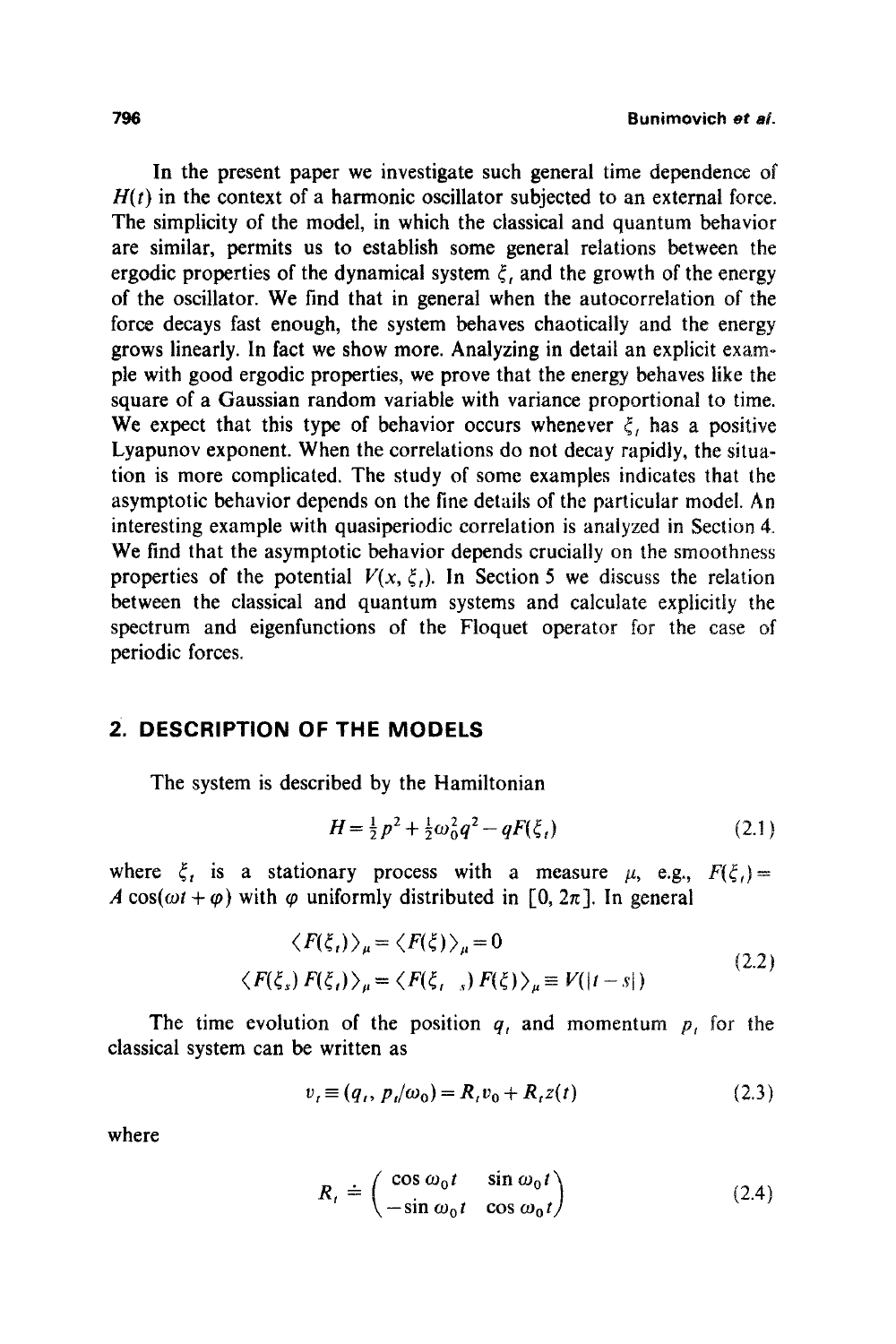and [writing  $F(t)$  instead of  $F(\xi_t)$  to simplify the notation]

$$
z(t) = \begin{pmatrix} z_1(t) \\ z_2(t) \end{pmatrix} = \begin{pmatrix} -\int_0^t ds F(s) \frac{1}{\omega_0} \sin \omega_0 s \\ \int_0^t ds F(s) \frac{1}{\omega_0} \cos \omega_0 s \end{pmatrix}
$$
(2.5)

The growth of the energy is determined by the behavior of  $z(t)$ . Using the Fourier representation

$$
F(t) = \omega_0 \int_{-\infty}^{\infty} d\omega \, \left[ \tilde{F}_c(\omega) \cos \omega t + \tilde{F}_s(\omega) \sin \omega t \right] \tag{2.6}
$$

(where  $\tilde{F}_c$ ,  $\tilde{F}_s$  will in general be distributions), we can write

$$
z_1(t) = -\int_{-\infty}^{\infty} d\omega \left[ \tilde{F}_c(\omega) \frac{1 - \cos((\omega_0 - \omega)t)}{\omega_0 - \omega} + \tilde{F}_s(\omega) \frac{\sin((\omega_0 - \omega)t)}{\omega_0 - \omega} \right]
$$
  
(2.7)

$$
z_2(t) = \int_{-\infty}^{\infty} d\omega \left[ \tilde{F}_c(\omega) \frac{\sin((\omega_0 - \omega)t)}{\omega_0 - \omega} + \tilde{F}_s(\omega) \frac{1 - \cos((\omega_0 - \omega)t)}{\omega_0 - \omega} \right]
$$

From this representation one sees immediately that:

(a) If  $\tilde{F}_c(\omega)$  or  $\tilde{F}_s(\omega)$  has a component  $\sim \delta(\omega-\omega_0)$ , there is a resonance and  $z(t) \sim t$ , i.e., the energy grows quadratically:  $E(t) \sim t^2$ .

(b) If  $\tilde{F}_n(\omega)$  and  $\tilde{F}_n(\omega)$  are bounded in a neighborhood of  $\omega_0$ , then the energy stays bounded, since

$$
\int_{-\epsilon}^{\epsilon} d\theta \, \frac{\sin \theta t}{\theta} = 2 \int_{0}^{\epsilon t} d\theta' \, \frac{\sin \theta'}{\theta'} \xrightarrow[t \to \infty]{} const < \infty
$$
 (2.8)

A nontrivial, e.g., linear, growth of the energy is only possible if  $\bar{F}(\omega)$ satisfies neither (a) nor (b). This cannot happen if the force is periodic or quasiperiodic with a Fourier spectrum that is not dense. In such cases the energy is either bounded or grows quadratically. The point of our study is to analyze interesting examples of forces for which the energy grows linearly (or slower) in time--a behavior that is expected to be typical in realistic systems.

We will study the time evolution of the energy of the oscillator averaged over the stationary process  $\mu$ . It can be written as

$$
E^{c}(q_{0}, p_{0}, t) = \langle E_{t} \rangle_{\mu} = \left\langle \frac{1}{2} p_{t}^{2} + \frac{\omega_{0}^{2}}{2} q_{t}^{2} \right\rangle_{\mu}
$$
  
= 
$$
\frac{\omega_{0}^{2}}{2} \left[ q_{0}^{2} + \frac{1}{\omega_{0}^{2}} p_{0}^{2} + \langle |z(t)|^{2} \rangle_{\mu} \right]
$$
(2.9)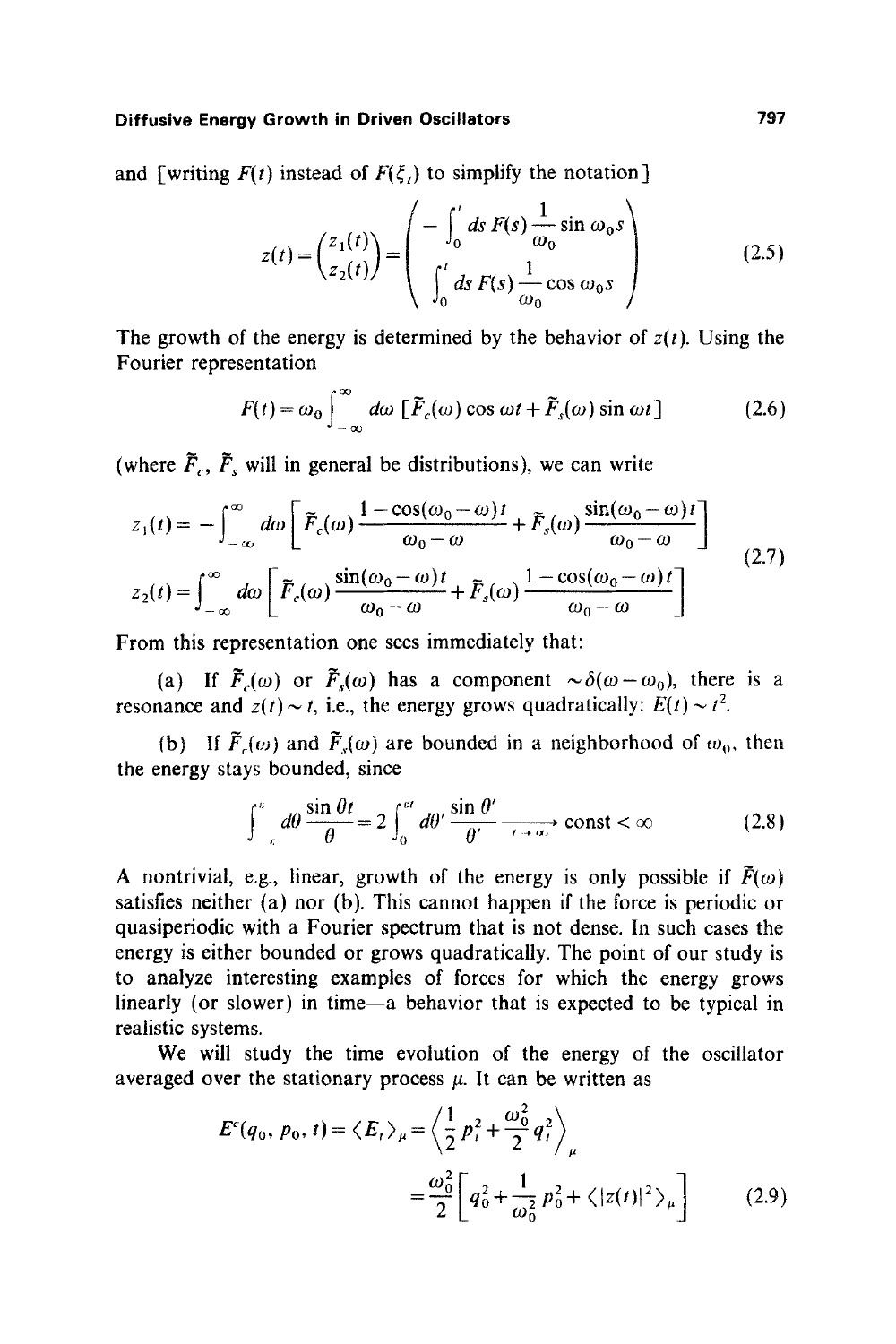The quantity determining the asymptotic growth is thus  $\langle |z(t)|^2 \rangle_{\mu}$ . Using the definition (2.5) and performing one integration (after a change into relative variables), it can be expressed as

$$
\omega_0^2 \langle |z_t|^2 \rangle_{\mu} = \int_{-t}^{t} ds \ (t - |s|) \ C(s) \cos \omega_0 s \tag{2.10}
$$

The asymptotic behavior of the averaged energy is thus determined by the correlation function of the force. In particular, if the correlation function decays sufficiently fast,  $C(t) = o(t^{-2} \epsilon)$ , then generally the energy grows linearly in time (see Propositions 3.1 and 3.2). If, on the other hand, the correlation function decays more slowly (or does not decay at all), the behavior of the energy can depend on quite subtle details of the force and it is difficult to make general statements. We will discuss examples of both types of behavior in Sections 3 and 4. These examples involve piecewise constant forces that are constructed as follows.

# **Piecewise Constant Forces**

Consider a discrete-time dynamical system on a domain M, defined by a map T and an invariant measure  $\mu_M$ . A stationary process  $\xi_t$  with continuous time can be constructed on the space  $\Omega = M \times [0, \tau]$  (where  $\tau$ is a constant) as a flow under a function<sup> $(26)$ </sup>. The evolution of an initial point  $\xi = (\varphi, s) \in \Omega$  starts by moving with fixed  $\varphi$  and speed one from  $(\varphi, s)$  to  $(\varphi, \tau)$ ; then it jumps to  $(T\varphi, 0)$  and the cycle is restarted. This evolution has an invariant measure  $d\mu = d\mu_M \cdot ds/\tau$ . We now let  $F(\xi_i)$ depend only on  $\varphi_i$ , i.e., we fix an initial time  $t_0 \in [0, \tau]$ , an initial value  $\varphi \in M$ , and an interval  $\tau$ , and define a piecewise constant force

$$
F(t) = f(T^k \varphi) \qquad \text{for} \quad t_0 + k\tau \leq t < t_0 + (k+1)\tau, \quad k = 0, 1, 2, \dots \tag{2.11}
$$

or

$$
F(t) = \sum_{k=0}^{\infty} \chi_{[k\tau, (k+1)\tau)}(t - t_0) f(T^k \varphi)
$$
 (2.12)

where  $\chi_{t_1,t_2}$  is the characteristic function of the interval  $[t_1, t_2)$  and  $f \in L_2(M, d\mu_M)$  satisfying  $\int_M f(\varphi) d\mu_M = 0$ .

In our two examples,  $M$  is taken to be the circle  $S<sup>1</sup>$ , and the maps

- (A)  $T: \varphi \mapsto (\varphi + \alpha) \mod 1, \quad \alpha \in [0, 1] \text{ irrational}$  (2.13)
- **(B)**  $T: \varphi \mapsto (2\varphi) \mod 1$  (2.14)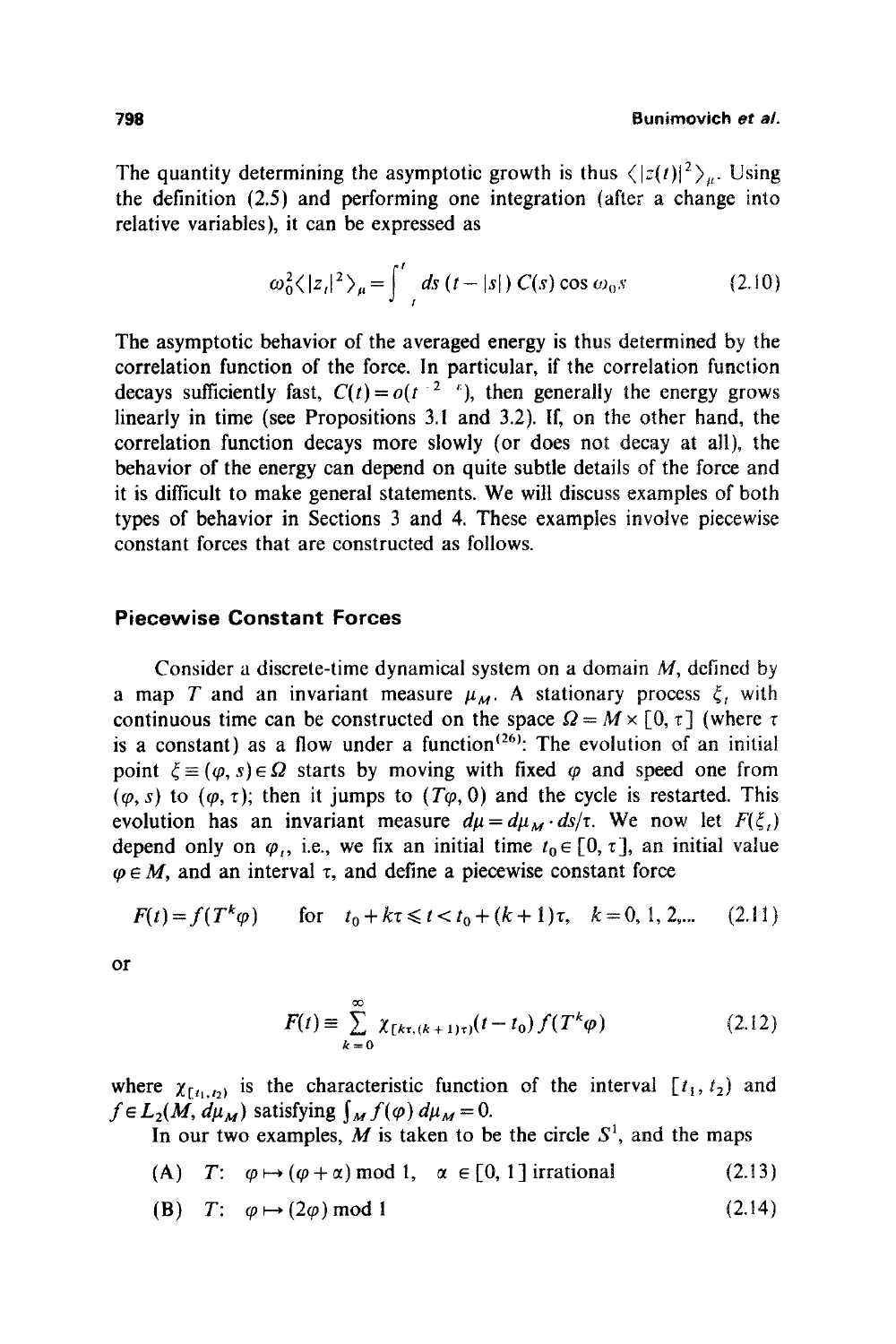In both cases the stationary measure is  $d\mu = d\varphi \cdot dt_0/\tau$ . The dynamical system (2.13) is ergodic but not mixing (i.e., only weakly random), whereas (2.14) is a Bernoulli system (i.e., strongly chaotic). A similar model in which the values of the force are independent random variables has been studied in ref. 16.

To obtain the asymptotic behavior of the energy, it is enough to look at a discrete sequence of times  $t_n = t_0 + n\tau$ . Setting  $z(n) = z(t_n)$ , Eq. (2.10) yields

$$
\langle |z(n)|^2 \rangle_{\mu} = \frac{2}{\omega_0^4} (1 - \cos \omega_0 \tau) \sum_{h=-n}^{n} (n - |h|) C_M(h) \cos(\omega_0 \tau h) \quad (2.15)
$$

where

$$
C_M(h) = \int_M f(\varphi) f(T^h \varphi) d\mu_M(\varphi)
$$
 (2.16)

is the correlation function of the discrete-time dynamical system. We notice that  $\tau$  multiplies  $\omega_0$ . Thus, the resonance conditions can be tuned up by changing the parameter  $\tau$  of the force. In particular, if  $\omega_0 \tau$  is an integer multiple of  $2\pi$ , the energy is always bounded, since  $\langle |z|^2 \rangle_{\mu}$  vanishes.

#### **3. DECAYING CORRELATIONS**

The power spcctrum (or spectral density) of the force by the Fourier transform is defined as

$$
\tilde{C}(\omega) = \int_{-\infty}^{\infty} ds \ C(s) \cos \omega s \qquad (3.1)
$$

**Proposition 3.1.**  If the correlation satisfies

$$
\int_0^\infty ds \, s |C(s)| < \infty \tag{3.2}
$$

and  $\tilde{C}(\omega_0) \neq 0$ , then

$$
\langle E(t) \rangle_{\mu} \sim Dt
$$
 with  $D = \frac{1}{\omega_0} \tilde{C}(\omega_0)$  (3.3)

*Proof.* It is immediate from Eq. (2.10):

$$
\langle E(t) \rangle_{\mu} = \text{bounded fct.} - \int_{-t}^{t} ds \, |s| \, \frac{C(s)}{\omega_0} \cos \omega_0 s + t \frac{1}{\omega_0} \int_{-t}^{t} ds \, C(s) \cos \omega_0 s \tag{3.4}
$$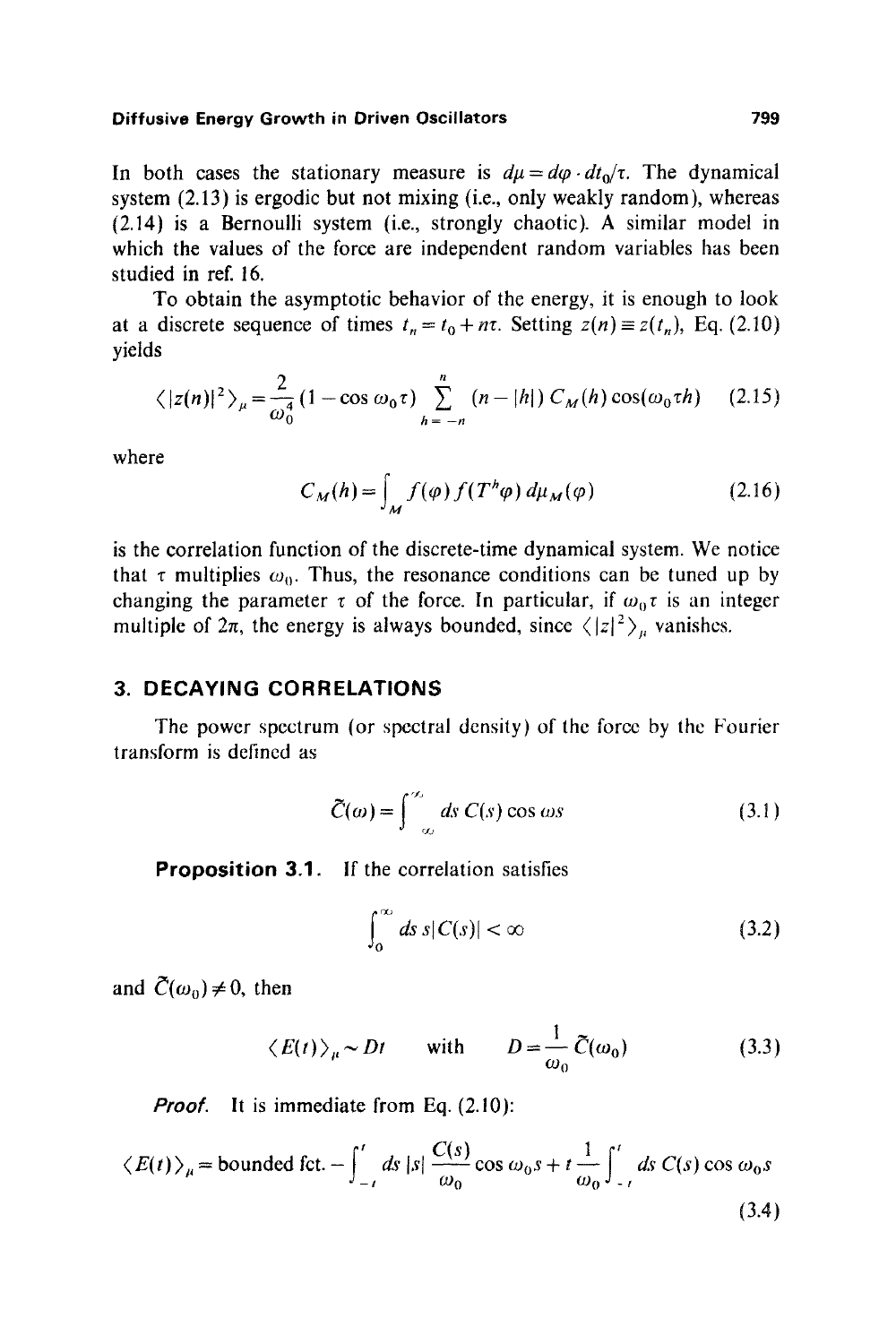The first integral is bounded by the hypothesis (3.1) and

$$
\lim_{t \to \infty} \frac{1}{t} \langle E(t) \rangle_{\mu} = \frac{1}{\omega_0} \widetilde{C}(\omega_0)
$$
 (3.5)

For models with piecewise constant force (2.11), Proposition 3.1 becomes the following.

**Proposition 3.2.** If the dynamical system  $(M, T, d\mu_M)$  and the function  $f \in L_2(M, \mathbb{R}, d\mu_M)$  are such that the correlation function  $C_M$  of **(2.16)** satisfies

$$
\sum_{h=0}^{\infty} h|C_M(h)| < \infty \tag{3.6}
$$

and the power spectrum

$$
\tilde{C}_M(\omega) \doteq \sum_{h=-\infty}^{\infty} C_M(h) \cos(h\omega) \tag{3.7}
$$

is such that  $\tilde{C}_M(\omega_0 \tau) \neq 0$ , then (provided that  $\omega_0 \tau$  is not an integer multiple of  $2\pi$ ) the energy grows linearly with time,

$$
\langle E(t_n) \rangle_{\mu} \sim Dn \tag{3.8}
$$

with

$$
D = \frac{2}{\omega_0^4} \left( 1 - \cos \omega_0 \tau \right) \tilde{C}_M(\omega_0 \tau) \tag{3.9}
$$

*Remark.* It would of course be interesting to know when  $\tilde{C}(\omega)$  is zero. We can say something about the zeros of  $\tilde{C}(\omega)$  for some special cases:

(1) If  $C(t)$  decays exponentially, then  $\tilde{C}(\omega)$  is analytic and thus has at most a finite number of zeros in any finite interval.

(2) For certain pieeewise constant forces, discussed in the next paragraph, which originate from a  $K$ -system, the set of zeros of the power spectrum is of measure zero.  $(27)$ 

*Example.* We consider

$$
T: \quad \varphi \to (2\varphi) \text{ mod } 1 \tag{3.10}
$$

**and** 

$$
f(\varphi) = \varphi - \frac{1}{2} \tag{3.11}
$$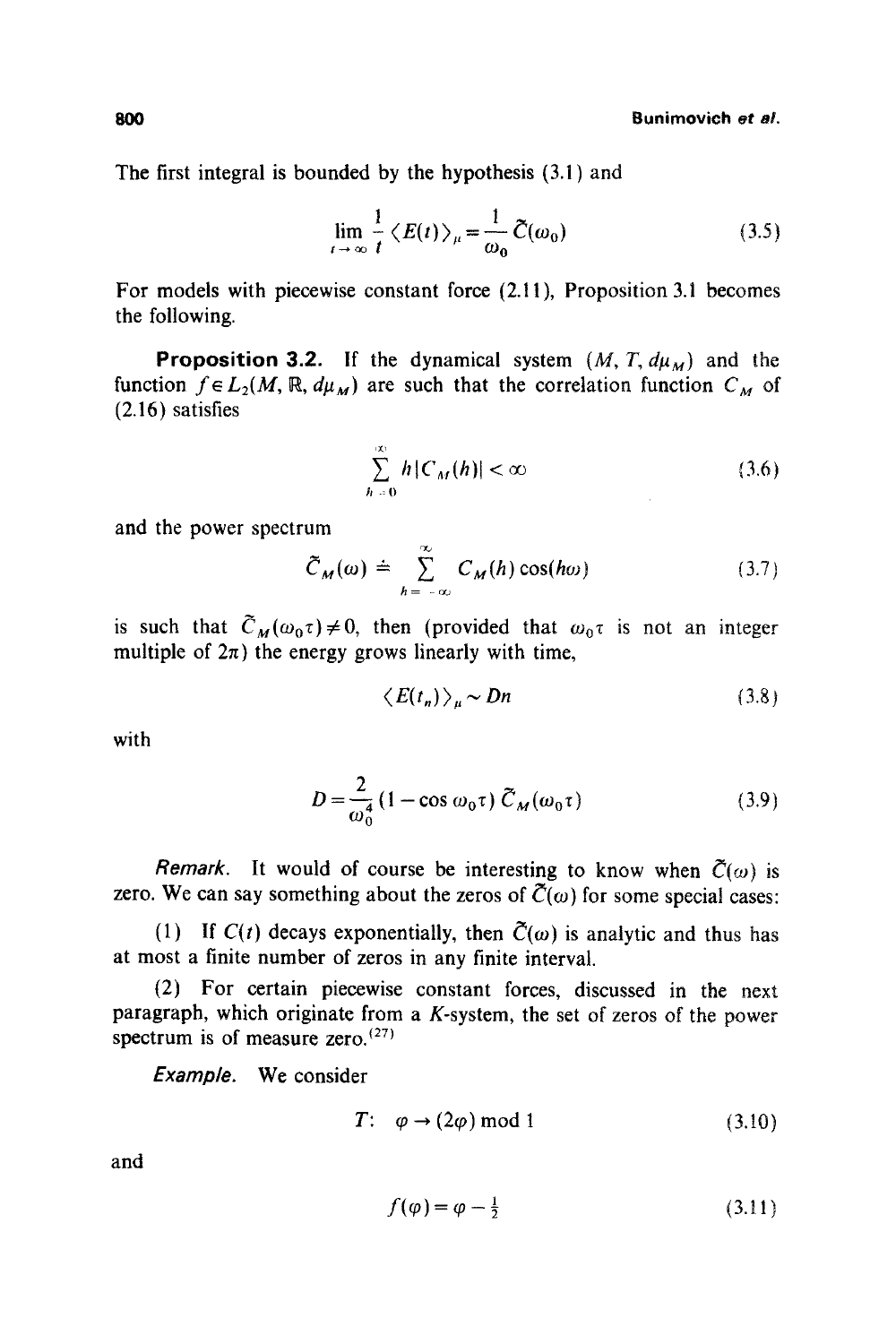### **Diffusive Energy Growth in Driven Oscillators 601 and 801 and 801 and 801 and 801**

The correlation function is given by

$$
C_M(h) = \frac{1}{12} 2^{-|h|} \tag{3.12}
$$

and the power spectrum is

$$
\tilde{C}_M(\omega_0 \tau) = \frac{1}{4} [5 - 4 \cos(\omega_0 \tau)]^{-1}
$$
 (3.13)

The energy thus grows linearly with time. Figure 1 shows a typical time evolution  $E(t_n)$ .

For this example we can make a much stronger statement in the form of a central limit theorem. From Eq. (2.5) we can write the time dependence of  $z(n)$  as

$$
z_{1}(n) = \text{Re}\left\{\frac{1}{\omega_{0}^{2}}\left(e^{i\omega_{0}\tau} - 1\right)e^{i\omega_{0}t_{0}}\sum_{k=0}^{n-1}e^{i\omega_{0}\tau k}T^{k}\varphi\right\}
$$
  
\n
$$
z_{2}(n) = \text{Im}\left\{\frac{1}{\omega_{0}^{2}}\left(e^{i\omega_{0}\tau} - 1\right)e^{i\omega_{0}t_{0}}\sum_{k=0}^{n-1}e^{i\omega_{0}\tau k}T^{k}\varphi\right\}
$$
\n(3.14)

The dispersion is asymptotically the same for the two components:

$$
\langle z_i^2(n) \rangle_{\mu_M} - \langle z_i(n) \rangle_{\mu_M}^2 = \frac{n(1 - \cos \omega_0 \tau)}{4(5 - 4 \cos \omega_0 \tau)} + o(n)
$$
  

$$
\equiv \sigma_n^2 + o(n) \qquad (3.15)
$$

 $\mathcal{L}$ 



Fig. 1. Typical energy evolution  $E(t_n)$  for the example (3.10). The straight line is the average  $\langle E(t_n)\rangle_{\mu}$ .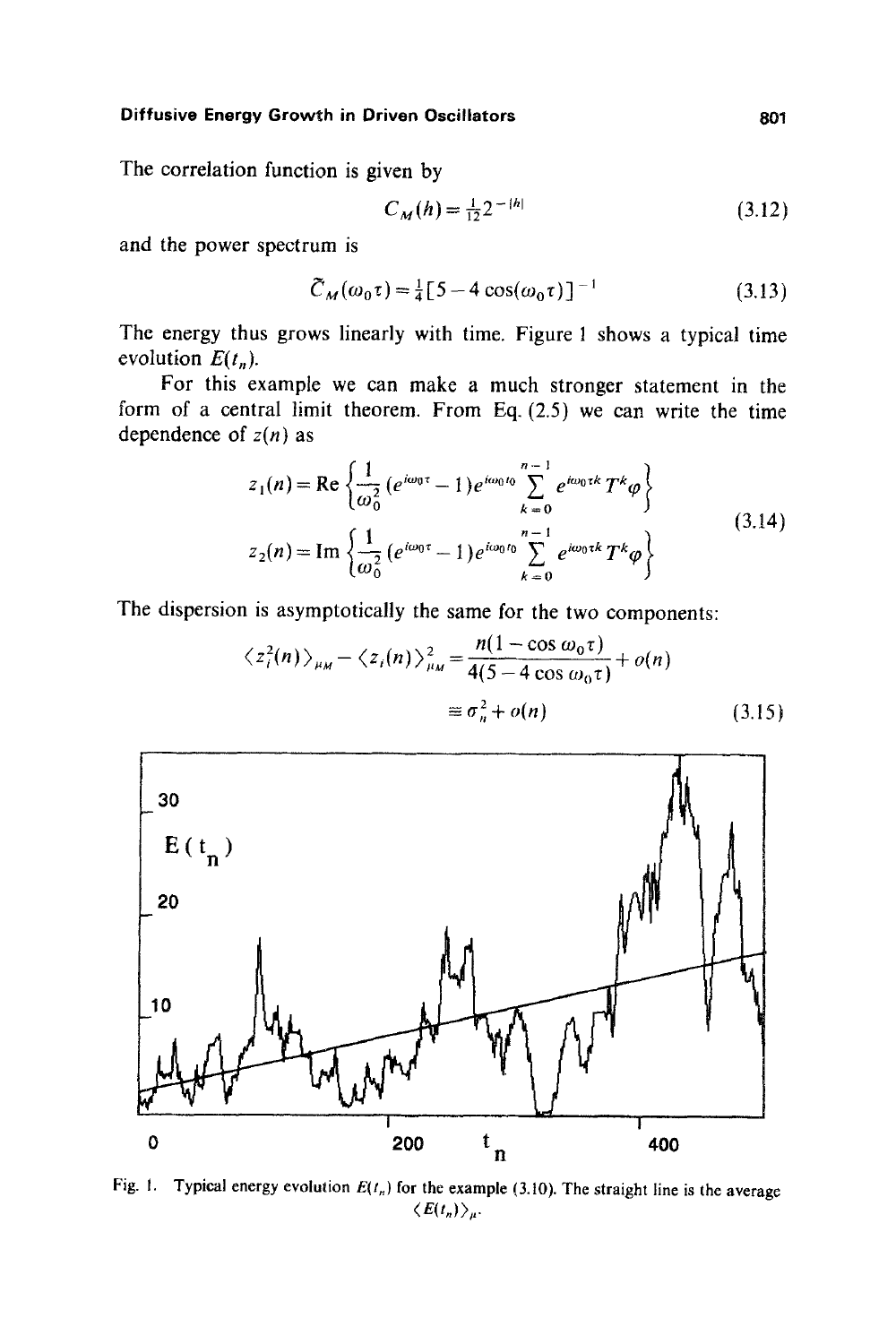**802 Bunimovich** *et al.* 

**Theorem 3.3.** The random variables  $z_i(n)/\sigma_n$ ,  $i=1, 2$ , converge in distribution to a standard Gaussian variable.

The proof is given in Appendix A.

# **4. NONDECAYING CORRELATIONS**

In this section we study a family of quasiperiodic forces with two incommensurate frequencies which have a dense Fourier spectrum.  $F(t)$  is a piecewise constant force described by

$$
F(t) = f(T^k \varphi) \qquad \text{for} \quad k\tau + t_0 \le t < (k+1)\tau + t_0 \tag{4.1}
$$

with

$$
T\varphi = (\varphi + \alpha) \mod 1, \qquad \alpha \in (0, 1), \text{ irrational}
$$
  

$$
f \in L_2(S^1, \mathbb{R}, d\varphi), \qquad \int_0^1 d\varphi \, f(\varphi) = 0
$$
 (4.2)

The Fourier transform of *F(t)* is equal to

$$
\widetilde{F}(\omega) = \text{const.} \sum_{m=-\infty}^{\infty} \sum_{l=-\infty}^{\infty} a_m e^{2\pi i \varphi m} \cdot \delta(\alpha m - l - \omega \tau) \tag{4.3}
$$

where

$$
a_m = \int_0^1 d\varphi \, f(\varphi) e^{-2\pi i m\varphi} \tag{4.4}
$$

For this system

$$
C_M(h) = \sum_{k=-\infty}^{\infty} |a_k|^2 e^{2\pi i h k \alpha}
$$
 (4.5)

This follows immediately from the Fourier representation (4.4):

$$
f(T^h\varphi) = \sum_{k=-\infty}^{\infty} a_k e^{2\pi i(\alpha h + \varphi)k}
$$
 (4.6)

Insertion into (2.15) yields the expression

$$
\langle |z(n)|^2 \rangle_{\mu} = c \sum_{k=-\infty}^{\infty} |a_k|^2 \frac{\sin^2[n\pi(k\alpha - \hat{\tau})]}{\sin^2[\pi(k\alpha - \hat{\tau})]}
$$
(4.7)

where  $\hat{\tau} \times \omega_0 \tau / 2\pi$  and  $c = 2(1 - \cos \omega_0 \tau) / \omega_0^4$ . This expression shows that if  $\hat{\tau} = (l\alpha) \mod 1$ ,  $l \in \mathbb{Z}$ , the term  $k = l$  of the sum produces a resonance and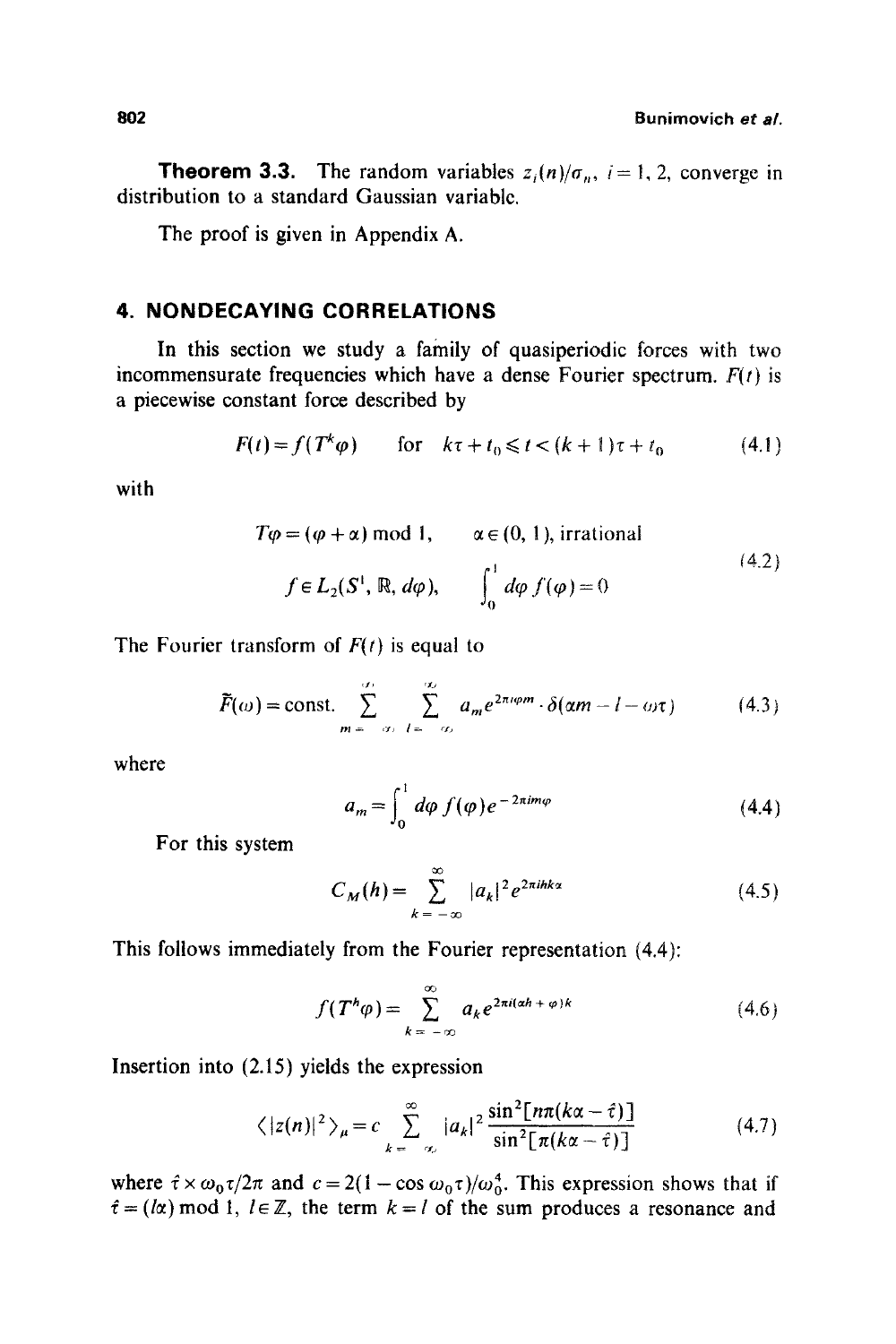thus the energy will grow as  $n^2$ . If  $\hat{\tau} \neq (1\alpha) \text{ mod } 1$ , the denominators are never zero, but infinitely many of them are arbitrarily close to zero. We have thus a "small-denominator" problem. The following two theorems show that the asymptotic behavior in  $n$  depends strongly on the properties of  $a_k$  for large k, or equivalently on the differentiability properties of the function  $f$ .

**Theorem 4.1.** Let  $f(\varphi) = \varphi - 1/2$ ; then for all  $\alpha, \hat{\tau} \in [0, 1)$  ( $\alpha$ irrational) the energy is unbounded.

**Theorem 4.2.** If the function  $f \in L_2(S^1, d\varphi)$  is such that its Fourier coefficients satisfy  $\sum |a_k| < \infty$ , then the energy of model (4.2) is bounded for all irrational  $\alpha \in (0, 1)$  and almost all  $\hat{\tau} \in [0, 1)$ .

The essential difference is that in Theorem 4.1, f has a discontinuity, and thus the Fourier coefficients decay only as *1/k.* 

*Proof of Theorem 4.1.* We remark that for fixed  $n$  the sum  $(4.7)$  is absolutely convergent, since  $\sum |a_k|^2 < \infty$ . For the present choice of f, the Fourier coefficients are

$$
|a_k|^2 = \begin{cases} 0, & k = 0\\ 1/(4\pi^2 k^2), & k \neq 0 \end{cases}
$$
 (4.8)

The idea of the proof is to find a sequence of times  $n_i$ ,  $i = 1, 2, \dots$ , such that

$$
\lim_{i \to \infty} \langle |z(n_i)|^2 \rangle_{\mu} = \infty \tag{4.9}
$$

To estimate the sum (4.7), we will use the following lemma of Tchebichev $^{(28,29)}$ :

**Lemma 4.3.** For all  $\alpha$ ,  $\hat{\tau} \in \mathbb{R}$ ,  $\alpha$  irrational, there exists a sequence of positive integers  $k_v$ ,  $v = 1, 2,...$ , such that

$$
(k_{\nu}\alpha - \hat{\tau}) \bmod 1 < \frac{3}{k_{\nu}} \tag{4.10}
$$

Using this subsequence  $\{k_{y}\}\$  and the fact that all terms in the sum (4.7) are positive, we have

$$
\langle |z(n)|^2 \rangle_{\mu} \geq \frac{c}{4\pi^2} \sum_{\nu=1}^{\infty} \frac{\sin^2[n\pi(k_v\alpha - \hat{\tau})]}{k_v^2 \sin^2[\pi(k_v\alpha - \hat{\tau})]}
$$
(4.11)

The denominators can be estimated using (4.10):

$$
4\pi^2 k_v^2 \sin^2[\pi(k_v\alpha - \hat{\tau})] \leq 4\pi^4 k_v^2 [(k_v\alpha - \hat{\tau}) \bmod 1]^2 < c_1 = 36\pi^4 \qquad (4.12)
$$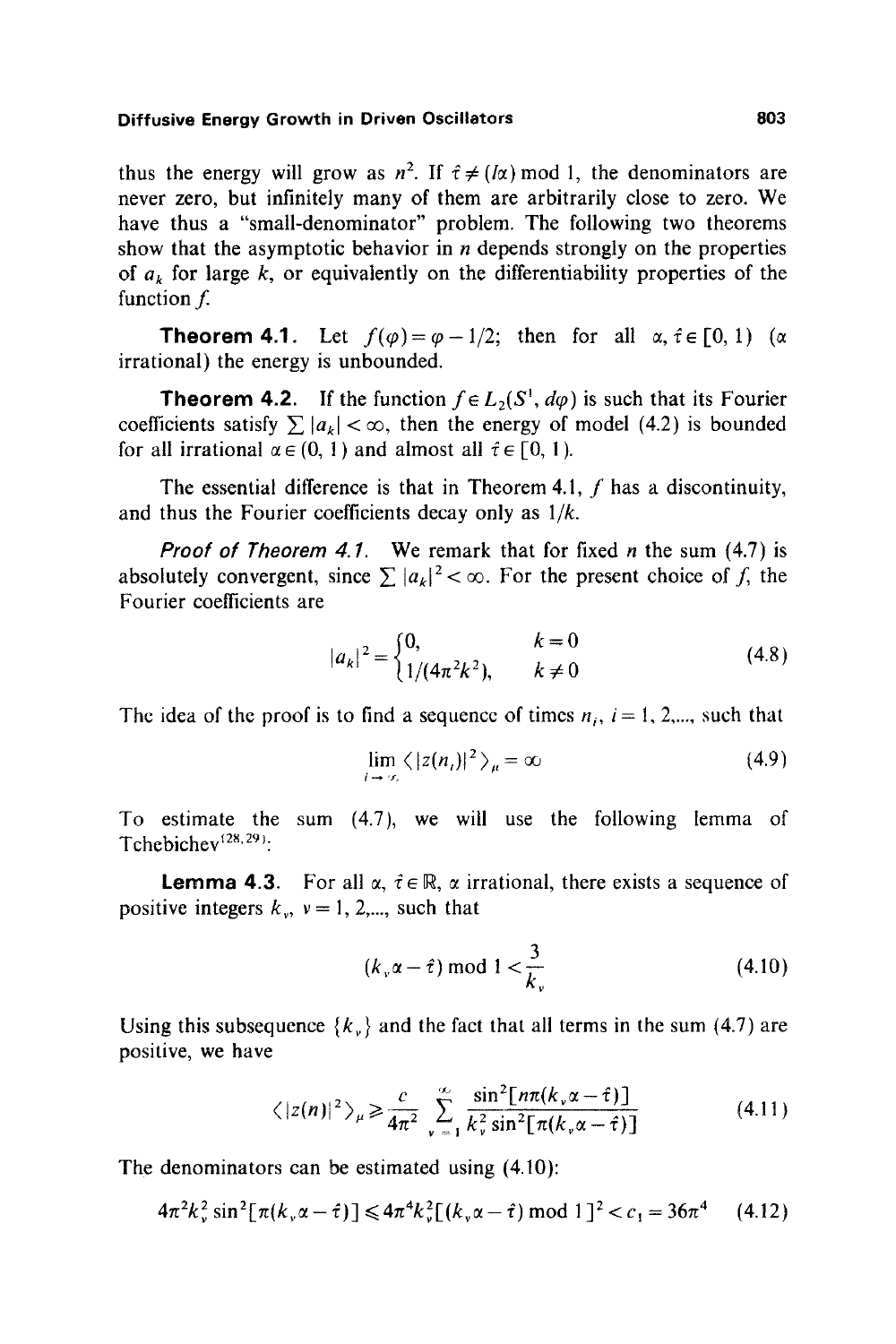Thus

$$
\langle |z(n)|^2 \rangle_{\mu} > c_1 \sum_{\nu=1}^{\infty} \sin^2[n\pi(k,\alpha-\hat{\tau})]
$$
 (4.13)

We will show now that for any integer  $m$  there is an  $n_m$  such that

$$
\langle |z(n_m)|^2 \rangle_{\mu} > \frac{1}{2} c_1 m \tag{4.14}
$$

Since the sequence  $\hat{\theta}_v = (k_v \alpha - \hat{\tau}) \text{ mod } 1$  tends to zero, we can extract a subsequence  $\theta_i$ ,  $l = 1, 2, \dots$ , such that

$$
\theta_1 < \frac{1}{4} \tag{4.15}
$$

$$
\theta_{t+1} < \frac{1}{4}\theta_t \tag{4.16}
$$

and we have, fixing an arbitrary m,

$$
\langle |z(n)|^2 \rangle_{\mu} > c_1 \left( \sum_{i=1}^m \sin^2[n\pi\theta_i] + \sum_{i=m+1}^\infty \sin^2[n\pi\theta_i] \right) \qquad (4.17)
$$

We now use the following lemma.

**Lemma 4.4.** For each m there is a value  $n_m$  such that each of the first  *terms satisfies* 

$$
\frac{1}{4} < (n_m \theta_l) \mod 1 < \frac{3}{4} \qquad (l = 1, \dots, m) \tag{4.18}
$$

This lemma implies

$$
\sum_{l=1}^{m} \sin^2[\pi n_m \theta_l] > \frac{1}{2}m \tag{4.19}
$$

and therefore by (4.17) the energy is unbounded.

*Proof of Lemma 4.4.* We define  $l_1, ..., l_m$  recursively as follows:  $l_s$  is the smallest integer such that

 $l_s \ge l_{s-1}$  and  $\frac{1}{4} < (l_s \theta_{m_{s+1}}) \text{ mod } 1 < \frac{3}{4}$  (4.20)

and

$$
\frac{1}{4} < l_1 \theta_m < \frac{3}{4} \tag{4.21}
$$

We will show that the choice  $n_m = l_m$  satisfies the required property (5.18).

We define the quantity  $R_s$  by

$$
l_m \theta_{m+1-s} = l_s \theta_{m+1-s} + R_s, \qquad s = 1,..., m \tag{4.22}
$$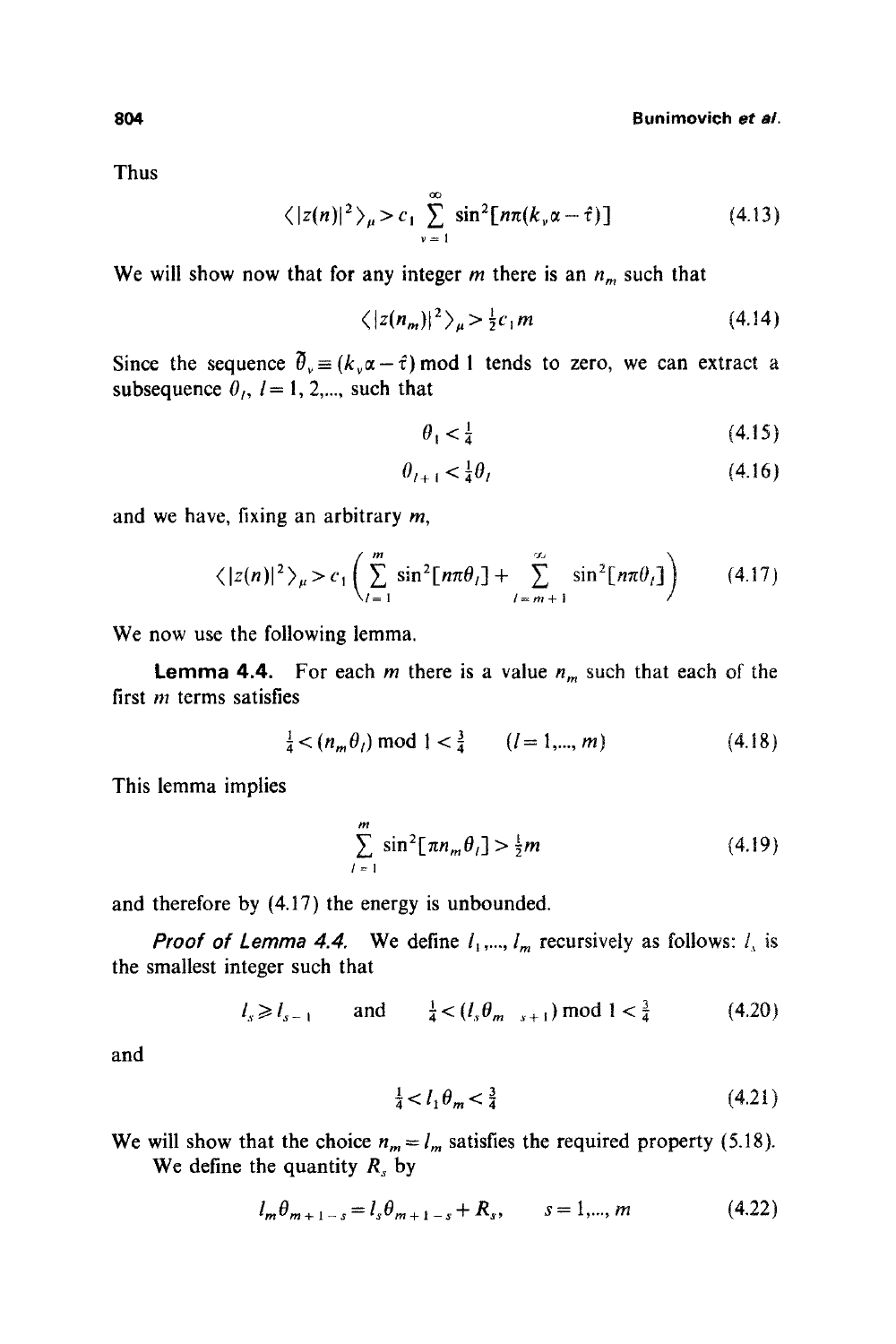It is enough to show that

$$
0 \leqslant R_s < \frac{1}{4} \tag{4.23}
$$

since by definition

$$
\frac{1}{4} < (l_s \theta_{m+1-s}) \bmod 1 < \frac{1}{4} + \theta_{m+1-s} < \frac{1}{4} + (\frac{1}{4})^{m+1-s}
$$

We use the following relations:

$$
R_s = (l_m - l_s)\theta_{m+1-s} = \sum_{j=s+1}^m (l_j - l_{j-1})\theta_{m+1-s}
$$
(4.24)

$$
(l_j - l_{j-1})\theta_{m+1-s} \leq (l_j - l_{j-1})\theta_{m+1-j}\frac{1}{4^{j-s}}; \quad \text{for} \quad j > s \quad (4.25)
$$

$$
(l_j - l_{j-1})\theta_{m+1-j} < \frac{1}{2} \tag{4.26}
$$

Relation (4.25) is a consequence of (4.16). Relation (4.26) states the fact that, if  $l_{i-1}\theta_{m+1-i}$  is not in the desired interval  $[r_i+1/4, r_j+3/4]$ , the distance to it is at most 1/2 and thus will be reached in less than  $(2\theta_{m+1})^{-1}$  supplementary steps.

 $\overrightarrow{W}$  obtain thus the result

$$
0 \leq R_s \leq \frac{1}{2} \sum_{j=s+1}^{m} \frac{1}{4^{j-s}} < \frac{1}{4}
$$
 (4.27)

which completes the proof of the lemma.

*Proof of Theorem 4.2.*  We start by writing

$$
\langle |z_n|^2 \rangle_{\mu} = c \sum_{k=-\infty}^{\infty} |a_k|^2 \frac{\sin^2[n\pi(k\alpha - \hat{\tau})]}{\sin^2[\pi(k\alpha - \hat{\tau})]}
$$
  

$$
\leq c \sum_{k=-\infty}^{\infty} |a_k|^2 \frac{1}{\sin^2[\pi(k\alpha - \hat{\tau})]}
$$
(4.28)

We then separate the sum into three parts:

$$
\sum_{k=-\infty}^{\infty} = \sum_{k \in I_1} + \sum_{k \in I_2} + \sum_{k \in I_3}
$$
 (4.29)

where

$$
I_1 = \{k \mid -\frac{1}{2} \le (k\alpha) \mod 1 - \hat{\tau} \le \frac{1}{2} \}
$$
  
\n
$$
I_2 = \{k \mid -1 \le (k\alpha) \mod 1 - \hat{\tau} \le -\frac{1}{2} \}
$$
  
\n
$$
I_3 = \{k \mid \frac{1}{2} < (k\alpha) \mod 1 - \hat{\tau} \le 1 \}
$$
  
\n(4.30)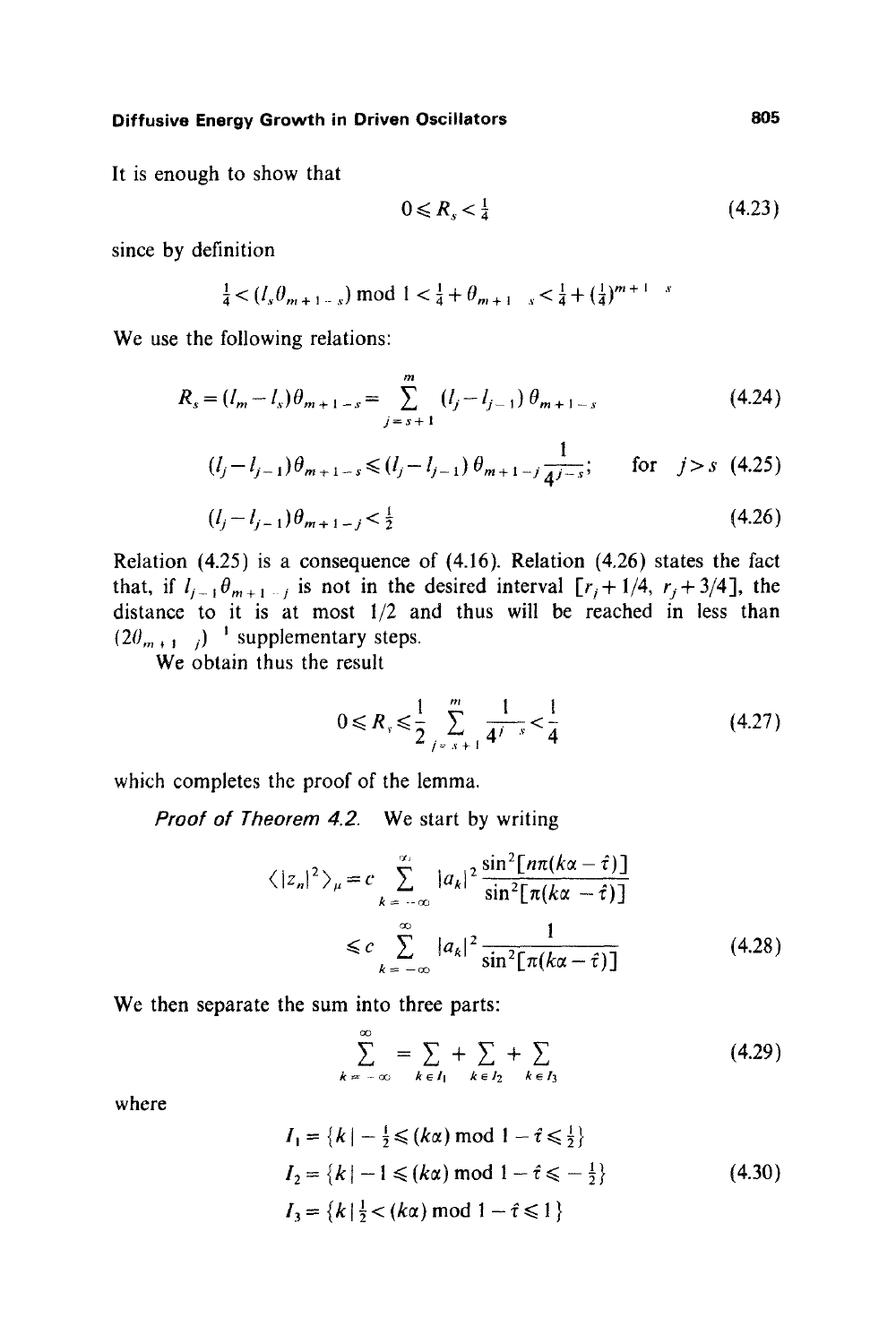**806 Bunimovieh** *et aL* 

Adapting the inequality

(iii) If  $k \in I_3$ :

$$
|\sin \theta| \geqslant \frac{2}{\pi} |\theta| \qquad \text{if} \quad \theta \in \left[ -\frac{\pi}{2}, \frac{\pi}{2} \right] \tag{4.31}
$$

to these three sets, we obtain:

(i) If 
$$
k \in I_1
$$
:  
\n
$$
|\sin[\pi(k\alpha - \hat{\tau})| = |\sin{\pi[(k\alpha) \mod 1 - \hat{\tau}]}| > 2 | (k\alpha) \mod 1 - \hat{\tau} |
$$
\n(ii) If  $k \in I_2$ :  
\n
$$
|\sin[\pi(k\alpha - \hat{\tau})]| = |- \sin{\pi[(k\alpha) \mod 1 - \hat{\tau} + 1]}| > 2 | (k\alpha) \mod 1 - \hat{\tau} + 1 |
$$
\n(4.33)

$$
|\sin[\pi(k\alpha - \hat{\tau})]| = |-\sin\{\pi[(k\alpha) \mod 1 - \hat{\tau} - 1]\}| > 2|(k\alpha) \mod 1 - \hat{\tau} - 1|
$$
\n(4.34)

Applying these estimates, we can write

$$
\langle |z_n|^2 \rangle_{\mu} \leq \frac{c}{4} \sum_{k=-\infty}^{\infty} \frac{|a_k|^2}{|s_k - \hat{\tau}|^2}
$$
 (4.35)

with

$$
s_k = \begin{cases} (k\alpha) \text{ mod } 1 & \text{if } k \in I_1 \\ (k\alpha) \text{ mod } 1 + 1 & \text{if } k \in I_2 \\ (k\alpha) \text{ mod } 1 - 1 & \text{if } k \in I_3 \end{cases}
$$
(4.36)

This expression is bounded as a consequence of the following iemma due to Howland, which completes the proof.

**Lemma.** (30) Let  $\{s_k\}$ ,  $-\infty < k < \infty$ , be an arbitrary sequence on some finite interval  $J \subset \mathbb{R}$ . If  $\sum_{k=-\infty}^{\infty} |a_k| < \infty$ , then

$$
\sum_{k=-\infty}^{\infty} \frac{|a_k|^2}{|s_k - \hat{\tau}|^2} < \infty
$$

for almost all  $\hat{\tau} \in J$ .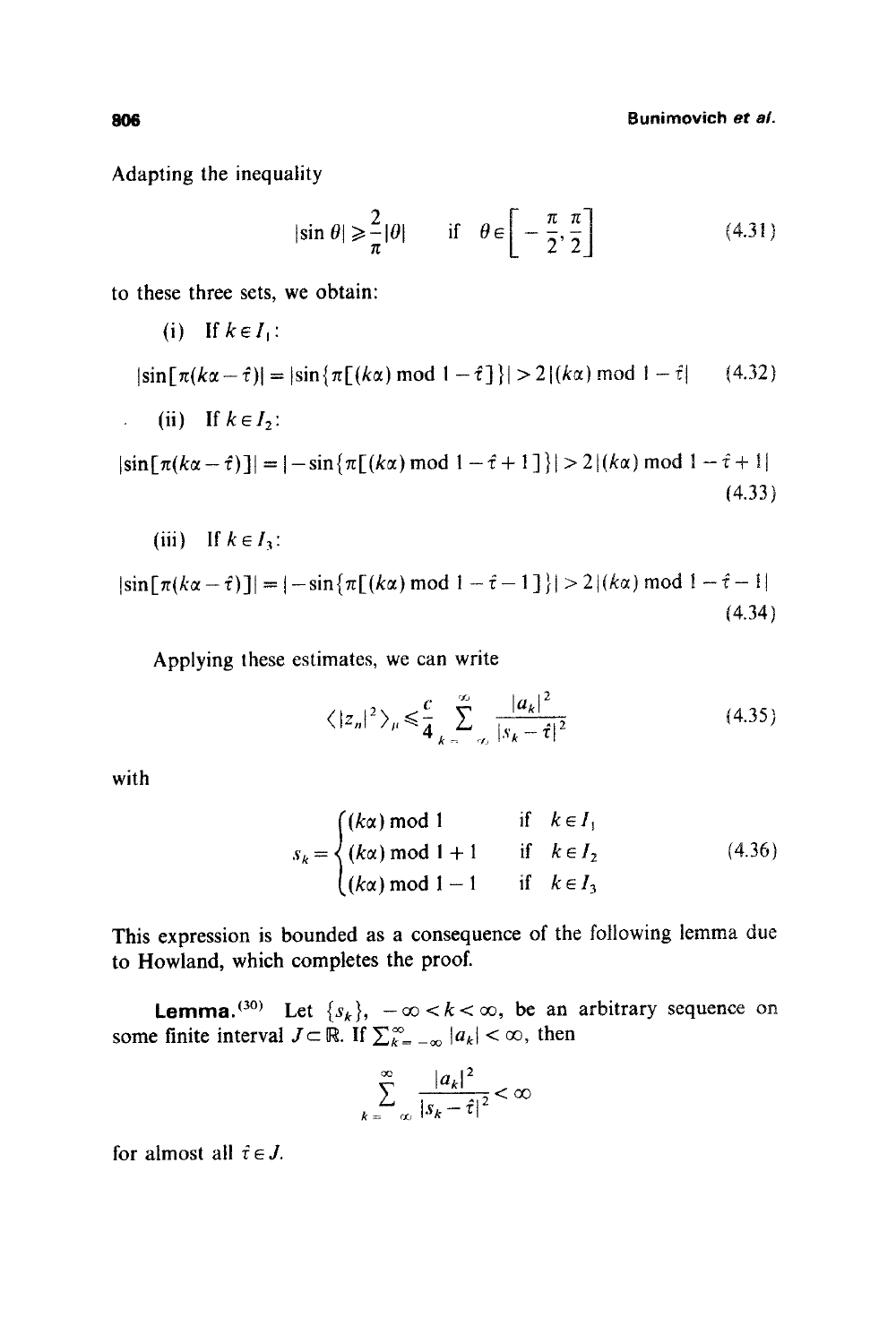### **5. QUANTUM MECHANICAL SYSTEMS**

As already mentioned, there is a close relation between the classical and quantum evolution of harmonic oscillators. The quantum evolution can be entirely deduced from the classical motion in phase space.  $(4, 16)$  The results for the energy growth are in fact identical for the two systems. This can be readily seen by stating the quantum problem in terms of the Wigner function. The time evolution of states  $\psi \in L_2(\mathbb{R}, dx)$  is determined by the Schrödinger equation

$$
i\frac{\partial}{\partial t}\psi_t = H(t)\psi_t \equiv [H_0 - xF(t)]\psi_t
$$
\n(5.1)

(we set  $\hbar = 1$ ). The state  $\psi_t$ , at time t can be expressed in terms of the Wigner distribution  $P_w$  defined as<sup>(31)</sup>

$$
P_w(q, p, t) \equiv \frac{1}{\pi} \int_{-\infty}^{\infty} dy \, \psi_t^*(q+y) \, \psi_t(q-y) \exp[2i\pi yp] \tag{5.2}
$$

 $P_w$  is normalized, but not necessarily positive. For the forced harmonic oscillator the time evolution of  $P<sub>w</sub>$  is determined by the equation  $(31)$ 

$$
\frac{\partial}{\partial t} P_w = -p \frac{\partial}{\partial q} P_w + (\omega^2 q - F) \frac{\partial}{\partial p} P_w \tag{5.3}
$$

which coincides with the classical Liouville equation. The solution can thus be expressed as

$$
P_w(q, p, t) = P_w(q_{-t}, p_{-t}, 0) \equiv P_w(\bar{q}, \bar{p}, 0) \tag{5.4}
$$

where  $\bar{q}$ ,  $\bar{p}$  are the initial conditions that would evolve into q, p at time t. We denote this by

$$
q = q_{\iota}(\bar{q}, \bar{p}), \qquad p = p_{\iota}(\bar{q}, \bar{p}) \tag{5.5}
$$

We consider initial states  $\psi_0$  with finite energy expectation  $\langle \psi_0, H \psi_0 \rangle$  <  $\infty$ . Its time evolution can then be expressed as

$$
\langle \psi_{i}, H\psi_{i} \rangle = \int dq \, dp \left( \frac{1}{2} p^{2} + \frac{\omega_{0}^{2}}{2} q^{2} \right) P_{w}(q, p, t)
$$

$$
= \int d\bar{q} \, d\bar{p} \left[ \frac{1}{2} p_{i}^{2}(\bar{q}, \bar{p}) + \frac{\omega_{0}^{2}}{2} q_{i}^{2}(\bar{q}, \bar{p}) \right] P_{w}(\bar{q}, \bar{p}, 0) \qquad (5.6)
$$

822/62/3-4-20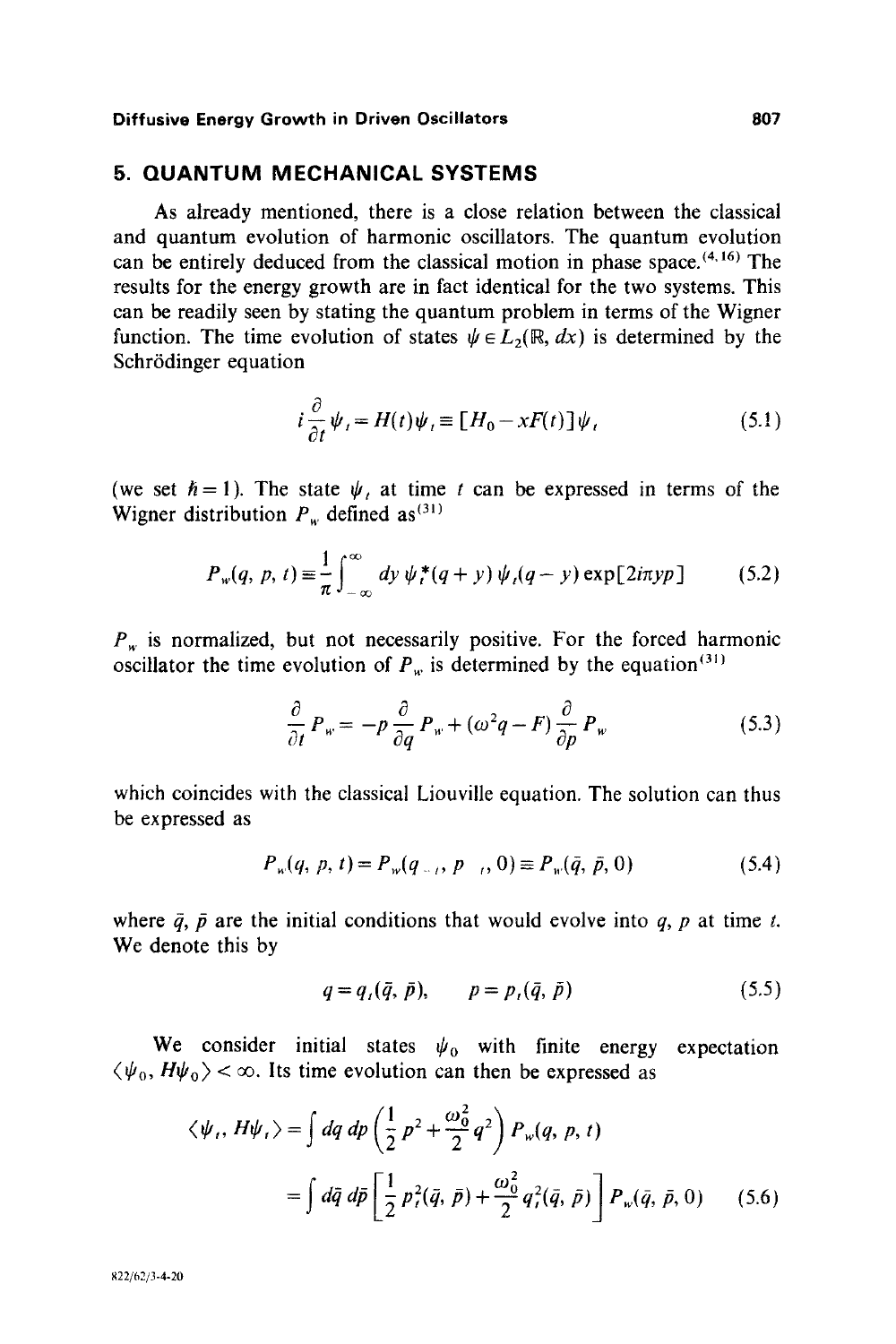When averaged over the forcing process, we obtain

$$
E^{Q}(\psi; t) \equiv \langle \langle \psi_{t}, H\psi_{t} \rangle \rangle_{\mu}
$$
  
=  $\int d\bar{q} d\bar{p} \langle \frac{1}{2} p_{t}^{2}(\bar{q}, \bar{p}) + \frac{\omega_{0}^{2}}{2} q_{t}^{2}(\bar{q}, \bar{p}) \rangle_{\mu} P_{w}(\bar{q}, \bar{p}, 0)$   
=  $\int d\bar{q} d\bar{p} E^{c}(\bar{q}, \bar{p}; t) P_{w}(\bar{q}, \bar{p}, 0)$  (5.7)

and inserting (2.9)

$$
E^{Q}(\psi_0; t) = E^{Q}(\psi_0; 0) + \langle |z(t)|^2 \rangle_{\mu}
$$
 (5.8)

Thus, the averaged energy in the quantum model has the same growth properties as the classical one, determined by  $\langle |z(t)|^2 \rangle_{\mu}$ .

We now turn to the analysis of the spectrum of the Floquet operator in the case of periodic time dependence. We verify explicitly that the spectrum is pure point in the absence of a resonance and absolutely continuous in the presence of one. The Floquet operator  $U(T, 0)$  is defined in  $\mathcal{H} = L_2(\mathbb{R}, dx)$  by the propagator of (5.1) taken over one period T. Its spectrum is directly related to the spectrum of the "quasi-energy" operator

$$
K = -i\frac{\partial}{\partial t} + H(t) \tag{5.9}
$$

in the space  $L_2(S_T^1, dt/T) \otimes L_2(\mathbb{R}, dx)$ , where  $S_T^1$  is a circle of length T. The eigenvalues and eigenvectors of the two operators are related by

$$
K\psi = \lambda \psi, \qquad \psi(x, t) \in L_2(\mathbb{R}, dx) \otimes L_2\left(S_T^+, \frac{dt}{T}\right)
$$
  
 
$$
U(T, 0)\phi = e^{-i\lambda T}\phi; \qquad \phi(x) \in L_2(\mathbb{R}, dx)
$$
  
 
$$
\psi(x, t) = e^{i\lambda t}U(t, 0)\phi(x)
$$
 (5.10)

The quasi-energy operator was introduced in refs. 32 and l0 and has since proven to be a useful tool to treat time-dependent problems. In refs. 11 and 13 it has been shown under some conditions that the spectrum of the Floquet operator characterizes the dynamics of the states  $\psi$  (RAGE theorem $^{(33)}$ :

(A)  $\psi$  belongs to the subspace of point spectrum of  $U(T, 0)$  if and only if  $\forall \epsilon > 0$ ,  $\exists R > 0$  such that

$$
\inf_{t} \int_{|x| < R} dx \, |U(t, s) \, \psi(x)|^2 \geq (1 - \varepsilon) \, \|\psi\|^2 \tag{5.11}
$$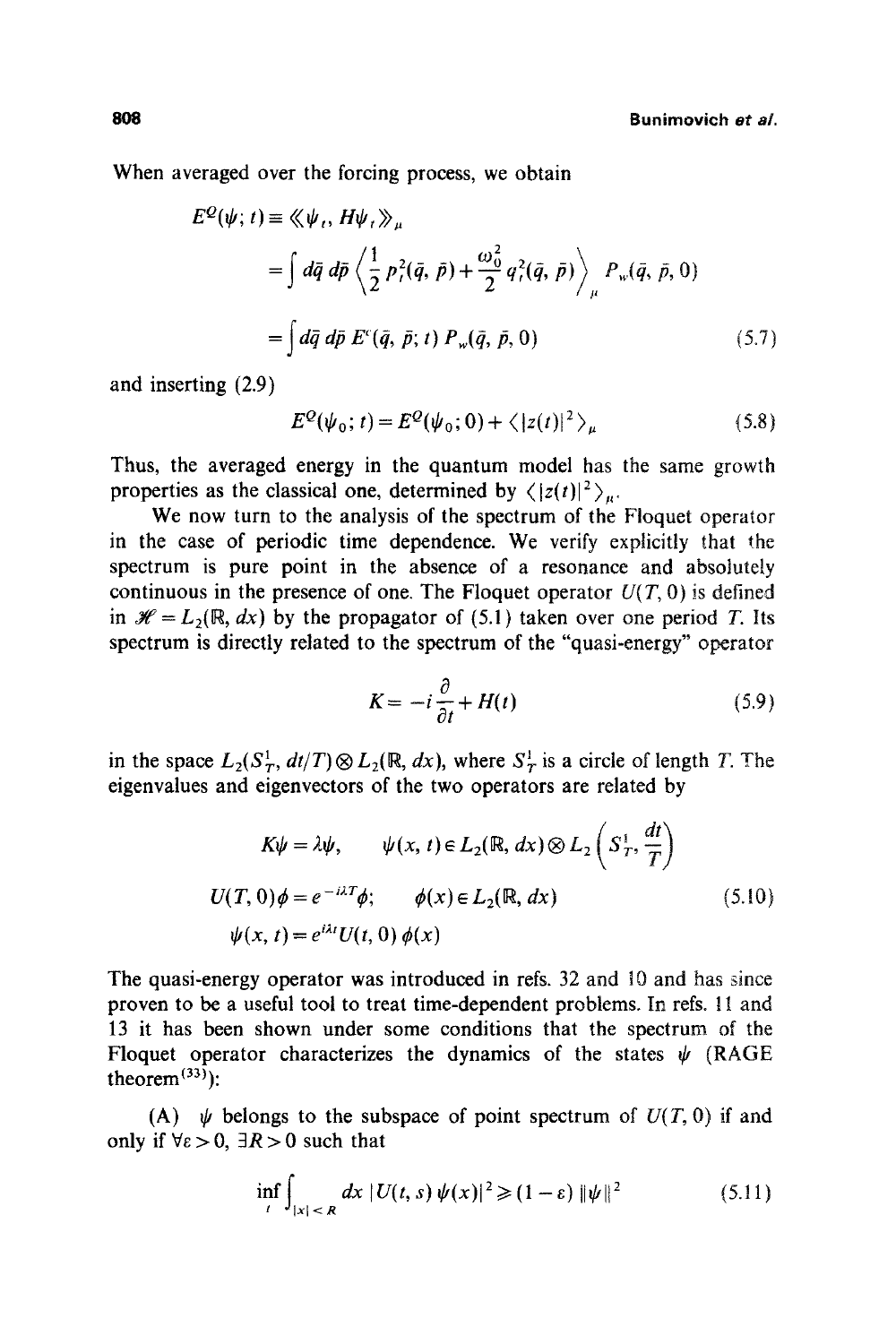(B)  $\psi$  belongs to the subspace of continuous spectrum of  $U(T, 0)$  if and only if  $\forall R > 0$ 

$$
\lim_{t \to \pm \infty} \frac{1}{\tau} \int_0^{\tau} dt \int_{|x| < R} dx \, |U(t, s) \, \psi(x)|^2 = 0 \tag{5.12}
$$

Furthermore, we will show that the energy remains bounded if the spectrum is pure point, and it grows unbounded if the spectrum is continuous. To make this statement more precise, we introduce the following subspaces: Let  $\mathcal{H}_{\text{op}}$  and  $\mathcal{H}_{\text{c}}$  be the pure point and continuous spectrum subspaces, respectively, corresponding to the Floquet operator  $U(T, 0)$ . The subspace  $\mathcal{H}_{bc}$  of state trajectories with bounded energy is defined as

$$
\mathscr{H}_{\text{be}} = \{ \psi \in \mathscr{H} \mid \lim_{E \to \infty} \sup_{t \ge 0} ||F(H_0 > E) U(t, 0)\psi|| = 0 \}
$$
 (5.13)

where  $F(H_0 > E)$  is the spectral projection on the eigenspace of  $H_0$ corresponding to energies larger than  $E$ . The subspace of states with precompact trajectories is defined as

$$
\mathscr{H}_{\text{pc}} = \{ \psi \in \mathscr{H} \mid \text{closure of } \{ U(t, 0) \psi, t \ge 0 \} \text{ is compact} \} \tag{5.14}
$$

i.e., the trajectories in  $\mathcal{H}_{pc}$  evolve in a space of finite dimension except for a small correction. More precisely, given  $\psi \in \mathscr{H}_{\text{nc}}$ , there is for any  $\varepsilon > 0$  a decomposition

$$
\psi(t) = \psi_f(y) + v(t) \tag{5.15}
$$

such that for all  $t \ge 0$ ,  $\psi_r(t)$  is a finite-dimensional subspace and  $||v(t)|| < \varepsilon$ .

Theorem 5.1. Consider the time-dependent Hamiltonian

$$
H(t) = H_0 + \hat{V}(x, t); \qquad \hat{V}(x, t + T) = \hat{V}(x, t)
$$
 (5.16)

such that the spectrum of the unperturbed  $H_0$  is discrete and bounded from below (e.g., having a confining potential, or defined on a compact manifold) and such that the propagator  $U(t, s)$  exists as a strongly continuous family of unitary operators. Then

$$
\mathscr{H}_{\rm pp} = \mathscr{H}_{\rm be}; \qquad \mathscr{H}_{\rm c} = \mathscr{H}_{\rm be}^{\perp} \tag{5.17}
$$

We remark that  $\psi \in \mathcal{H}_{be}$  does not imply that the expectation value  $\langle \psi(t), H_0 \psi(t) \rangle$  stays bounded: although the components of higher energies decrease to zero, the decay can be slow enough to give a diverging expectation.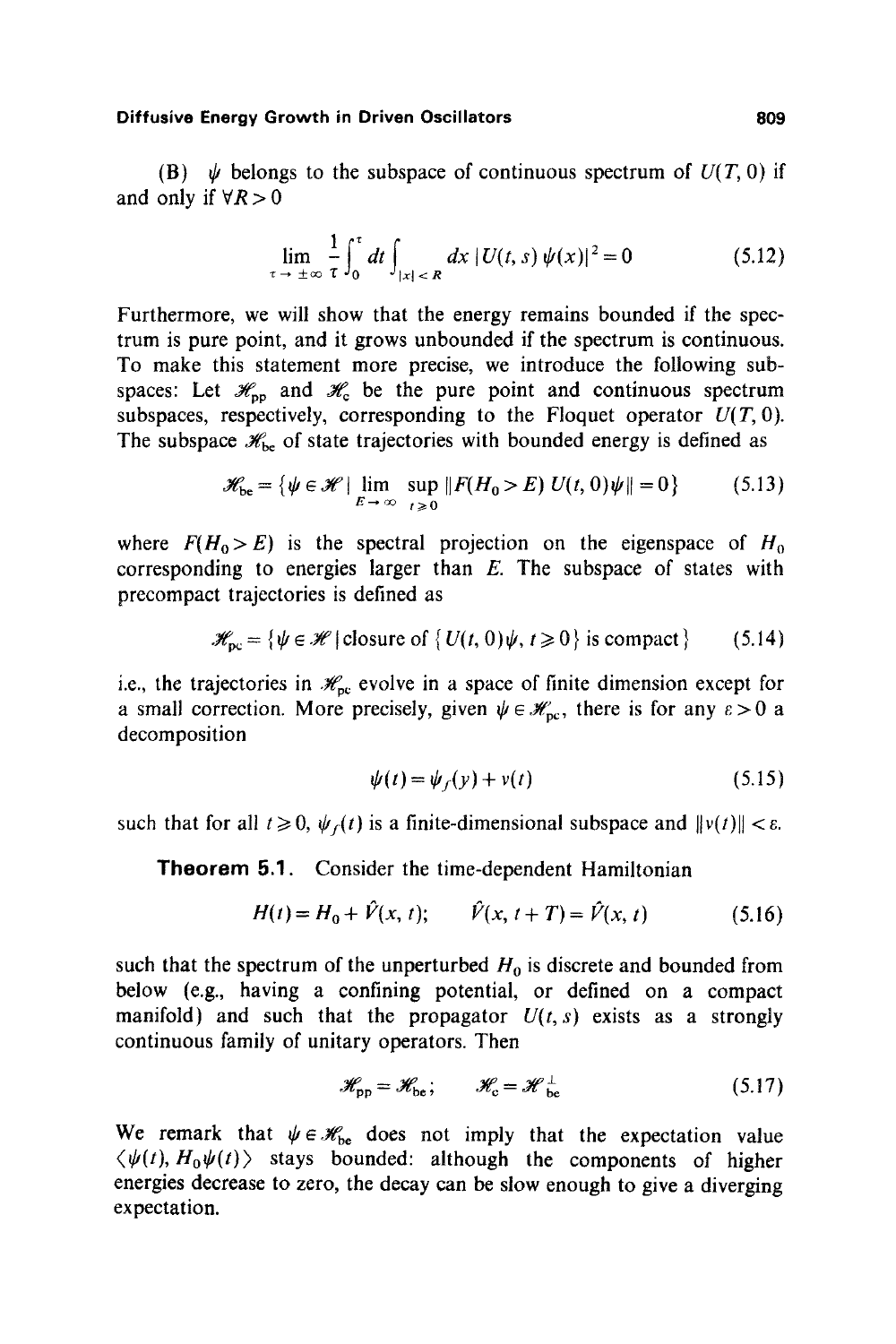For the proof we use the following two theorems due to V. Enss and K. Veselic:

**Theorem 5.2.**<sup>(13)</sup> Let C be any compact operator and  $\psi \in \mathcal{H}$ ; then there is a nonnegative function  $f(\tau)$  such that

$$
\frac{1}{\tau} \int_0^{\tau} dt \, \|CU(t,0)\psi\| \le f(\tau) \|\psi\| \tag{5.18}
$$

with

$$
\lim_{|\tau| \to \infty} f(\tau) = 0 \tag{5.19}
$$

**Theorem 5.3.**  $^{(13)}$   $\mathscr{H}_{\text{pp}} = \mathscr{H}_{\text{pc}}$ .

*Proof of Theorem 5.1.* (i) We start by proving  $\mathcal{H}_{bc} \subset \mathcal{H}_{pp}$ : Consider a  $\psi \in \mathcal{H}_c$ . Applying Theorem 5.2 with  $C = F(H_0 \leq E)$  to the first term in the identity

$$
1 = \|\psi\| = \frac{1}{\tau} \int_0^{\tau} dt \, \|F(H_0 \le E) \, U(t, 0)\psi\| + \|F(H_0 > E) \, U(t, 0)\psi\| \qquad (5.20)
$$

we obtain

$$
\frac{1}{\tau} \int_0^{\tau} dt \, \|F(H_0 > E) U(t, 0)\psi\| \ge [1 - f(\tau)] \tag{5.21}
$$

This implies that

$$
\sup_{t \in [0, \tau]} \|F(H_0 > E) U(t, 0)\psi\| \ge [1 - f(\tau)] \tag{5.22}
$$

and

$$
\sup_{t \in [0,\infty)} \|F(H_0 > E) U(t,0)\psi\| = 1 \qquad \text{(for any } E \tag{5.23}
$$

Hence

$$
\lim_{E \to \infty} \sup_{t \ge 0} ||F(H_0 > E) U(t, 0)\psi|| = 1
$$
\n(5.24)

i.e., states of the continuous spectrum subspace have trajectories with unbounded energy.

(ii) The inclusion in the other direction  $\mathcal{H}_{\text{pp}}\subset\mathcal{H}_{\text{be}}$  follows from Theorem 5.3 together with  $\mathscr{H}_{pc} \subset \mathscr{H}_{be}$ , which can be shown as follows: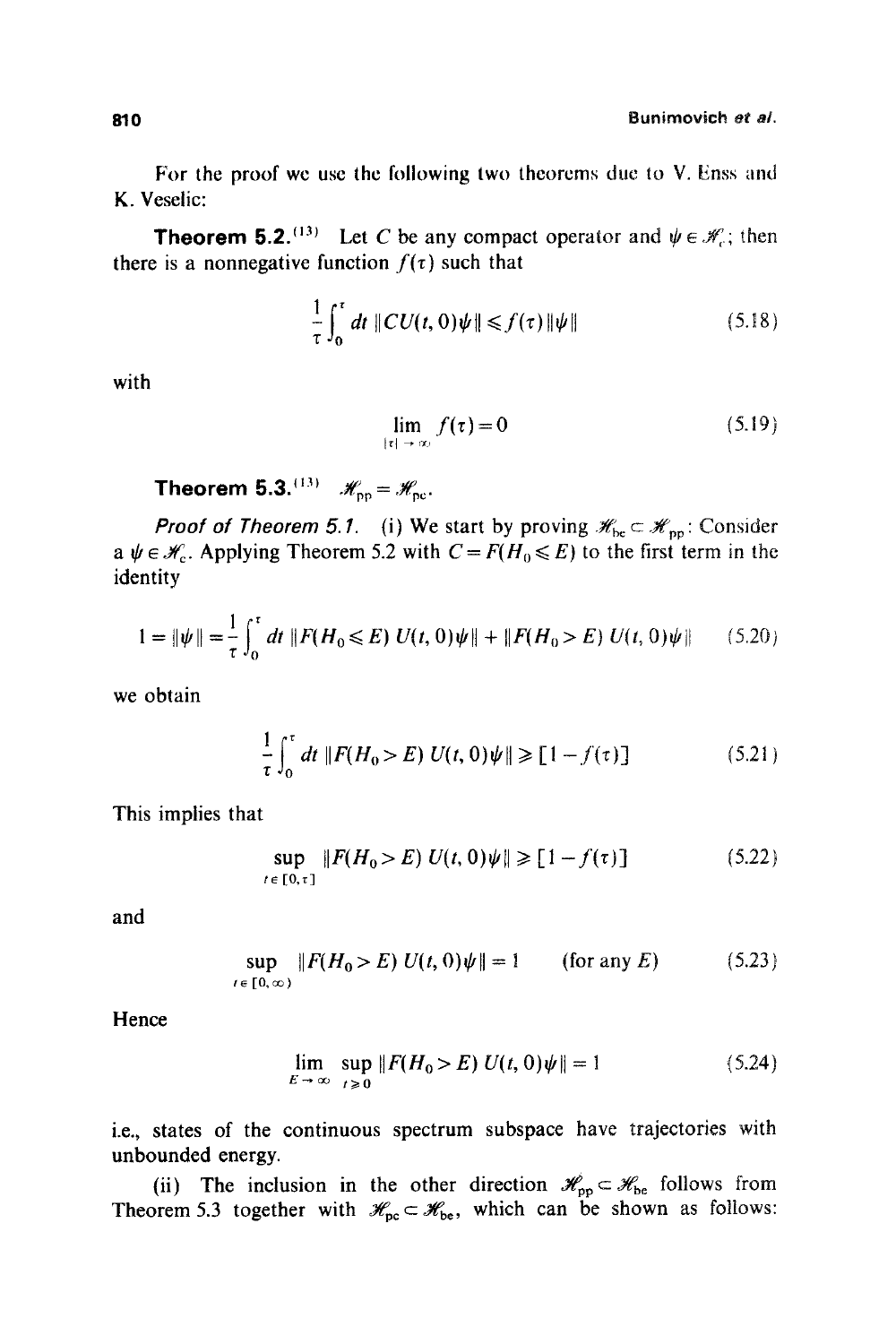Given  $\psi \in \mathcal{H}_{\text{pc}}$  and  $\varepsilon > 0$ , the precompactness implies that there is a decomposition

$$
\psi(t) = \psi_f(t) + v(t) \tag{5.25}
$$

such that for all  $t \ge 0$ ,  $\psi_f(t)$  is in a finite-dimensional subspace and  $||v(t)|| < \varepsilon$ . Then

$$
\sup_{t \geq 0} \|F(H_0 > E) \psi(t)\| \leq \sup_{t \geq 0} \|F(H_0 > E) \psi_f(t)\| + \sup_{t \geq 0} \|F(H_0 > E) \psi(t)\|
$$
\n(5.26)

The first term is finite dimensional and thus tends to zero when  $E \rightarrow \infty$  and the second one is bounded by  $\varepsilon$ , and thus

$$
\lim_{E \to \infty} \sup_{t \ge 0} \|F(H_0 > E) \psi(t)\| < \varepsilon, \qquad \forall \varepsilon > 0 \tag{5.27}
$$

which completes the proof.

For periodic Hamiltonians that are quadratic polynomials in  $p$  and  $q$ , Hagedorn *et al.*<sup>(16)</sup> have shown that the spectrum is either pure point or transient absolutely continuous. They also classified the models in relation with the classical motion. Their method applied to the present model (5.1) allows one to calculate the spectrum and eigenfunctions explicitly: The propagator can be expressed  $as^{(13)}$ 

$$
U(t, 0) = e^{-i\delta(t)} e^{i\sigma_2(t)x} e^{-i\sigma_1(t)\hat{p}} e^{-iH_0t}
$$
 (5.28)

where  $\hat{p} = -i \partial/\partial x$  and

$$
\sigma_1(t) = \frac{1}{\omega_0} \int_0^t ds \ F(s) \sin \omega_0(t - s)
$$
  
\n
$$
\sigma_2(t) = \int_0^t ds \ F(s) \cos \omega_0(t - s)
$$
 (5.29)  
\n
$$
\delta(t) = \frac{1}{2} \int_0^t ds \ [\sigma_2^2(s) - \omega_0^2 \sigma_1^2(s)]
$$

(This is easily verified by applying it on a basis of coherent states of  $H_0$ .)

We assume that  $F(t + T) = F(t)$ , which defines the frequency  $\omega = 2\pi/T$ . We have to distinguish two cases.

*I. Resonance:*  $\omega_0 = k\omega$ ,  $k \in \mathbb{Z}$ . In this case the operator  $e^{-iH_0T}$  reduces to multiplication with a constant. This is easily seen by applying to to the basis  $\{\varphi_n\}$  of eigenfunctions of  $H_0$ :

$$
e^{-iH_0T}\varphi_n = e^{-i(n+1/2)\omega_0T}\varphi_n = e^{-i\pi k}\varphi_n \tag{5.30}
$$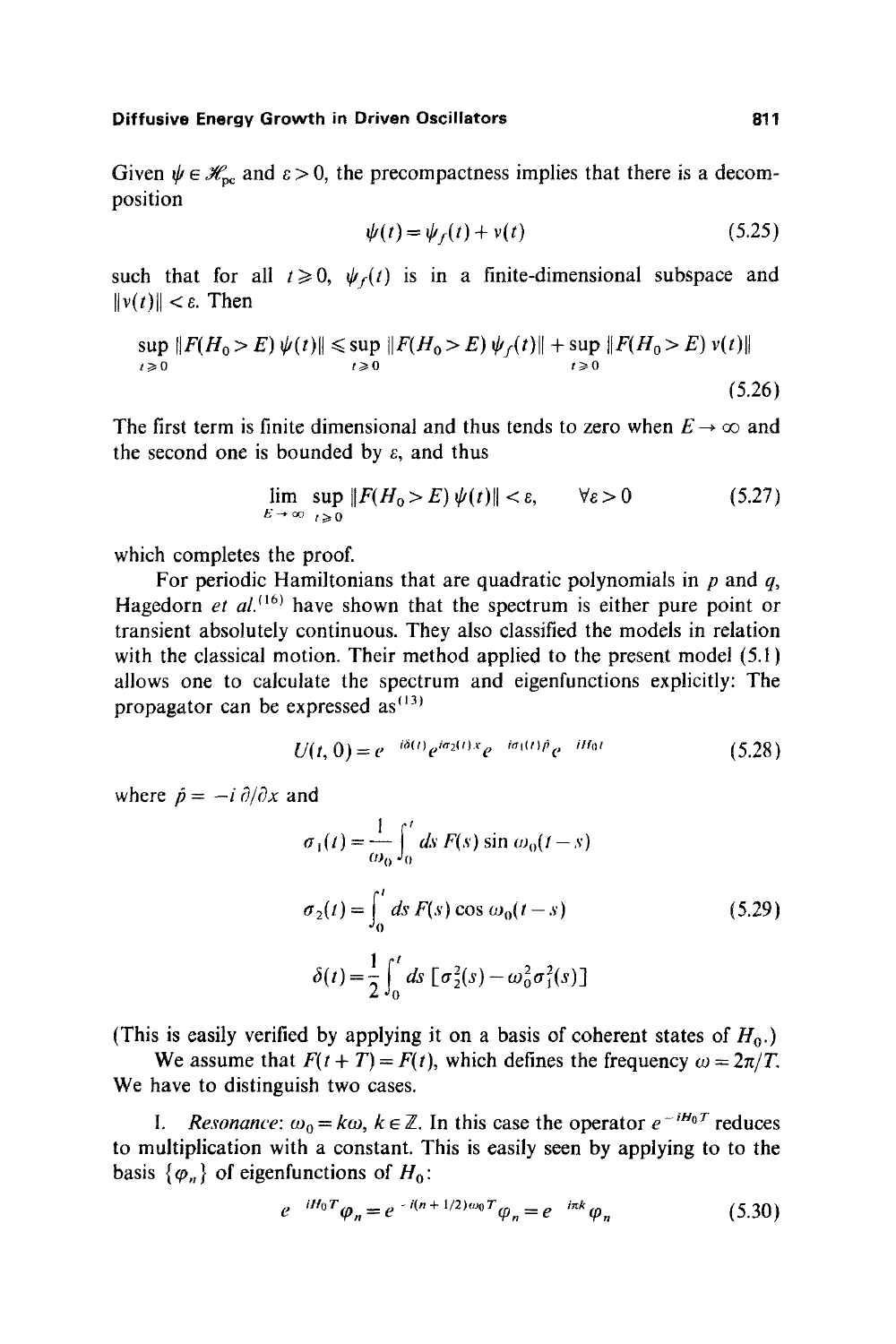Thus

$$
U(T, 0) = e^{-i\delta(T) - i\pi k} e^{+i\sigma_2(T)x} e^{-i\sigma_1(T)\hat{\rho}}
$$
\n(5.31)

which has transient absolutely continuous spectrum. $(16)$ 

II. *Nonresonance:*  $\omega_0 \neq k\omega$ ,  $k \in \mathbb{Z}$ .

We will use the following result.

**Lemma.** If  $\omega_0 t \neq k2\pi$ ,  $k \in \mathbb{Z}$ , then for any  $\alpha, \beta \in \mathbb{R}$  there are  $\gamma$ ,  $\delta$ ,  $\theta \in \mathbb{R}$  such that

$$
e^{i\beta x}e^{-i\alpha\hat{p}}e^{-iH_0t}=e^{i\theta}e^{i(\delta x-\gamma\hat{p})}e^{-iH_0t}e^{-i(\delta x-\gamma\hat{p})}
$$
(5.32)

with

$$
\begin{pmatrix} \gamma \\ \delta/\omega_0 \end{pmatrix} = (1 - R_i)^{-1} \begin{pmatrix} \alpha \\ \beta/\omega_0 \end{pmatrix}
$$
 (5.33)

where  $R_i$  is the rotation matrix (2.4).

*Proof.* It follows immediately, from applying (5.32) to a basis of coherent states of the form

$$
\varphi = e^{i\kappa p_0} e^{-i\omega_0 (x - q_0)^2/2} \tag{5.34}
$$

and using the fact that

$$
e^{-iH_0t}\varphi = e^{i\delta_t'}e^{ixp_t}e^{-i\omega_0(x-q_t)^2/2}
$$
\n(5.35)

where

$$
\binom{q_t}{p_t/\omega_0} = R_t \binom{q_0}{p_0/\omega_0} \tag{5.36}
$$

and  $\delta'$  is a phase. We remark that the condition of nonresonance is used only for the existence of the inverse of  $(1 - R<sub>t</sub>)$ .

The Floquet operator  $U(T, 0)$  is thus unitarily equivalent (up to a phase) to  $e^{-i\hat{H}_0 T}$  and has pure point spectrum with eigenvalues

$$
e^{-i\lambda_n T} = e^{-i\omega_0 (n+1/2)T - i\theta T}, \qquad n = 0, 1, 2, \dots \tag{5.37}
$$

where  $\theta$  is a constant.

The eigenfunctions  $\phi_n$  can be expressed in terms of the eigenfunctions  $\varphi_n$  of  $H_0$ :

$$
\phi_n(x) = e^{i(\delta x - \gamma \hat{\rho})} \varphi_n(x) = c e^{i\delta x} \varphi_n(x - \gamma)
$$
\n(5.38)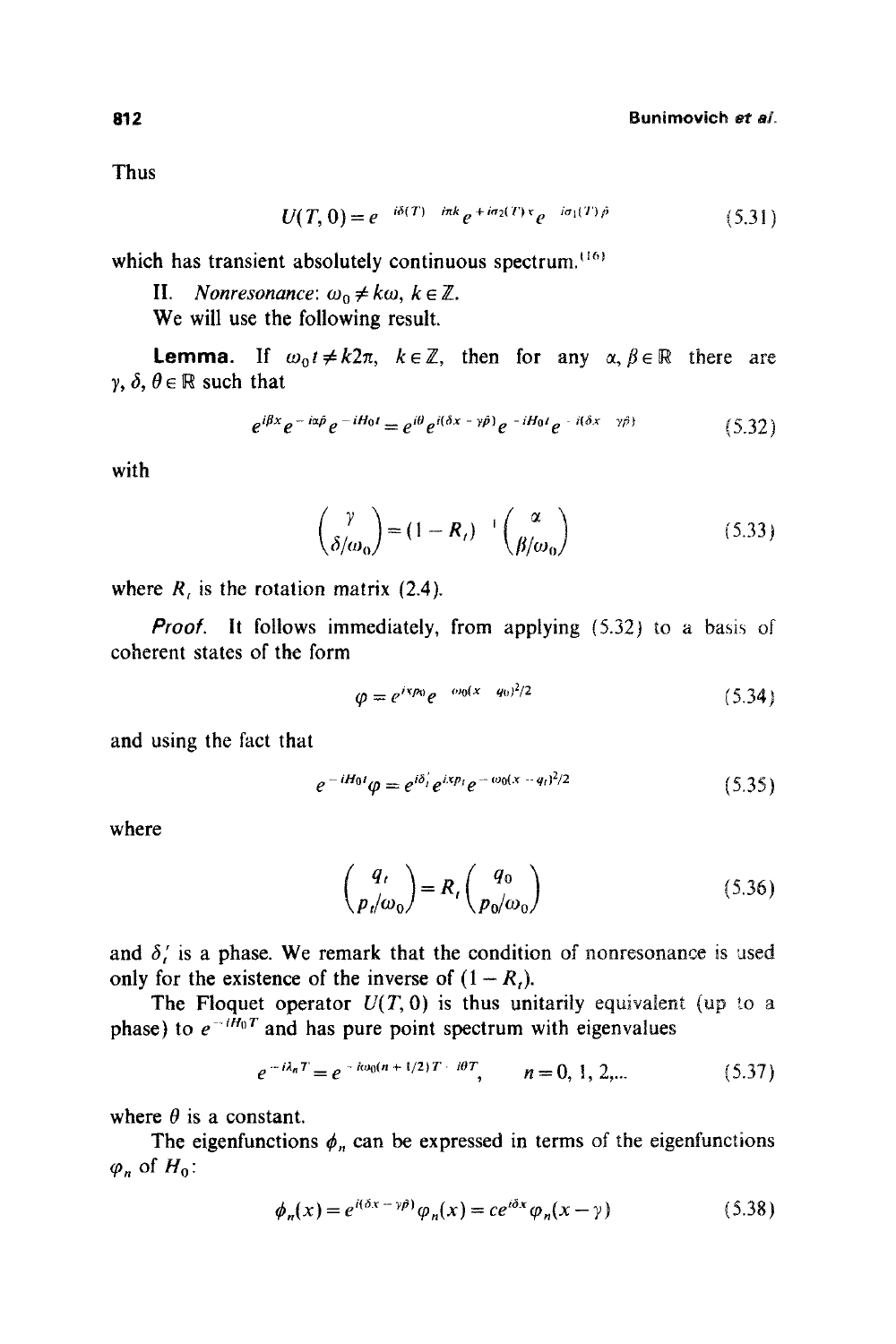where

$$
\binom{\delta}{\gamma/\omega_0} = (1 - R_T)^{-1} \binom{\sigma_1(T)}{\sigma_2(T)/\omega_0}
$$

The eigenvalues  $\lambda$  and eigenfunctions  $\psi_{n,m}$  of the generator  $K=$  $-i \partial/\partial t + H(t)$  can then be expressed as

$$
\lambda_{n,m} = \omega m + \omega_0 (n + \frac{1}{2}) + \theta; \qquad n = 0, 1, 2, \dots; \quad m \in \mathbb{Z}
$$
  

$$
\psi_{n,m}(x, t) = e^{im\omega t} \psi_n(x, t)
$$
 (5.39)

where

$$
\psi_n(x, t) \equiv e^{i\lambda_n t} U(t, 0) \phi_n(x) \tag{5.40}
$$

This example illustrates the following property, which is expected to be quite general:

- (i) If  $\omega$  and  $\omega_0$  are commensurate  $(\omega_0 = (k/h)\omega, h \ne 1, k, h \in \mathbb{Z}$ , relatively prime), then there is a finite number of eigenvalues  $\lambda$ and they have infinite degeneracy.
- (ii) If  $\omega$  and  $\omega_0$  are not commensurate, the point spectrum is nondegenerate and dense.

This is the origin of small-denominator problems in the perturbation analysis of such operators.  $(17,20)$ 

### **APPENDIX**

*Proof of Theorem 3.3.* We show that the characteristic function satisfies

$$
\phi_n(\lambda) \doteq \langle e^{i\lambda z_i(n)/\sigma_n} \rangle \xrightarrow[n \to \infty]{} z^{-\lambda^2/2}, \quad \text{for} \quad i = 1, 2 \quad (A.1)
$$

We have a sum of weakly dependent random variables, but multiplied with nonstationary (i.e., k-dependent) coefficients. We cannot therefore apply the standard theorems. But by a suitable change of variables we can transform the problem into a sum independent random variables with nonstationary coefficients, which can be easily estimated. We represent the points  $\varphi \in [0, 1]$  by their binary expansion

$$
\varphi = \sum_{p=1}^{\infty} \frac{a_p}{2^p}, \qquad a_p \in \{0, 1\}
$$
 (A.2)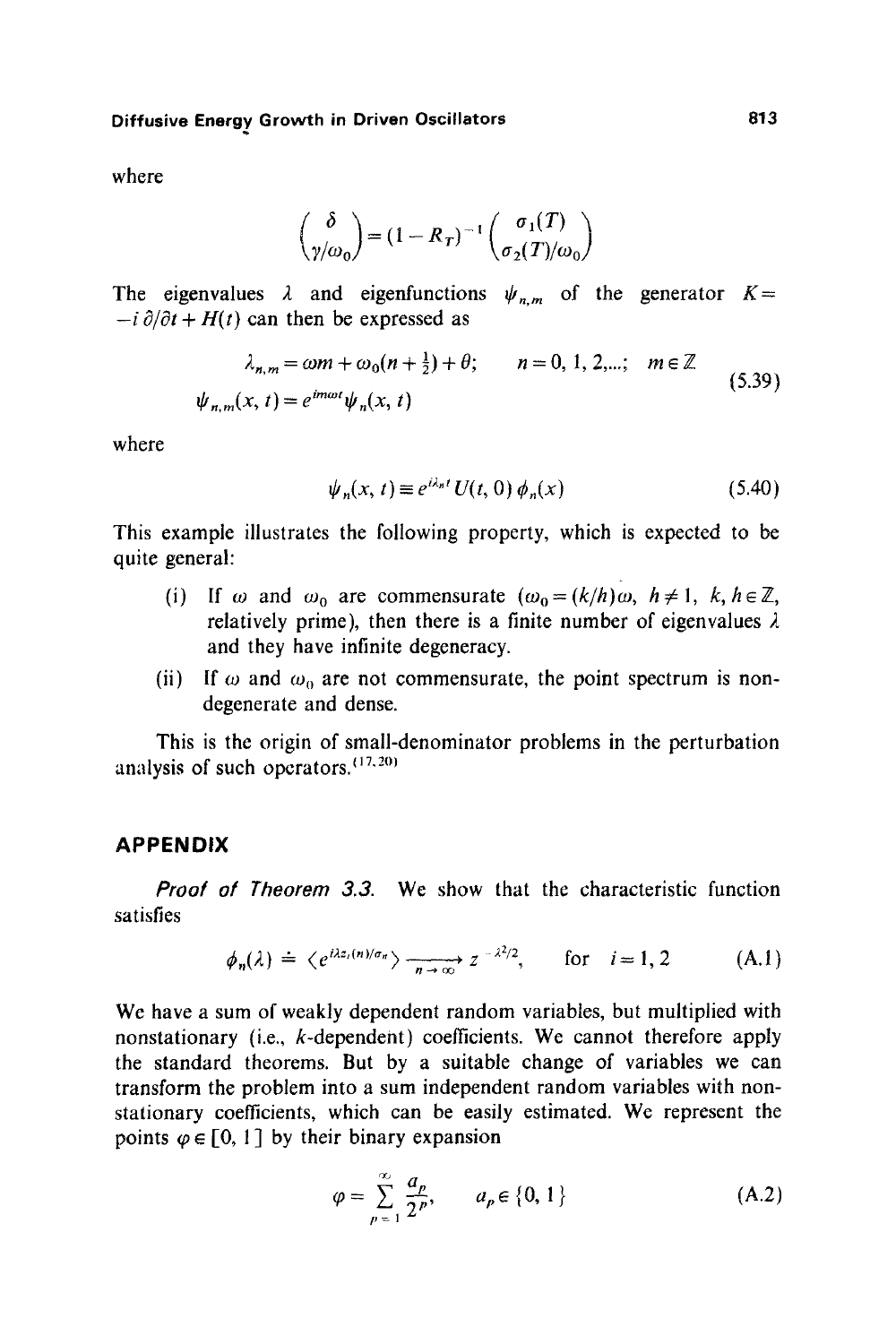The uniform measure  $d\varphi$  is equivalent to the Bernoulli measure on the sequences  ${a_n}$  (independent equal probability 1/2 for 0 and 1 at each position).

The map  $T$  acts as a shift and we can write

$$
z_1(n) = \text{Re}\left\{\frac{1}{\omega_0^2} \left(e^{i\omega_0 \tau} - 1\right) e^{i\omega_0 t_0} \sum_{k=0}^{\infty} e^{i\omega_0 \tau k} \sum_{p=1}^{\infty} \frac{a_{p+k}}{2^p} \right\}
$$
  
\n
$$
z_2(n) = \text{Im}\left\{\frac{1}{\omega_0^2} \left(e^{i\omega_0 \tau} - 1\right) e^{i\omega_0 t_0} \sum_{k=0}^{\infty} e^{i\omega_0 \tau k} \sum_{p=1}^{\infty} \frac{a_{p+k}}{2^p} \right\}
$$
 (A.3)

Making the change of variables  $l = p + k$ ,  $p' = p$ ,

$$
\sum_{k=0}^{n-1} \sum_{p=1}^{\infty} = \sum_{p'=1}^{\infty} \sum_{l=p'}^{p'+n-1} = \sum_{l=1}^{n-1} \sum_{p'=1}^{l} + \sum_{l=n-p'}^{\infty} \sum_{p' = l-n+1}^{l}
$$
 (A.4)

we can perform the sums over  $p'$  and obtain

$$
z_i(n) = \sum_{l=1}^{\infty} a_l g_{l,n}^{(i)}, \qquad i = 1, 2
$$
 (A.5)

with

$$
g_{l,n}^{(1)} = \text{Re}\{h_{l,n}\}; \qquad g_{l,n}^{(2)} = \text{Im}\{h_{l,n}\}
$$
 (A.6)

$$
\sum_{l=0}^{\infty} \frac{\left(e^{i\omega_0 \tau} - 1\right) e^{i\omega_0 t_0}}{(2e^{i\omega_0 \tau} - 1)\omega_0^2} \left(e^{i\omega_0 t_0} - \frac{1}{2^l}\right) \qquad \text{for} \quad 1 \le l \le n-1 \quad (A.7a)
$$

$$
h_{l,n} = \begin{cases} \frac{2}{(2e^{i\omega_0 \tau} - 1)e^{i\omega_0 t_0}} \left( \frac{e^{i\omega_0 \tau}}{2^{l-n} - 1} \right) & \text{for} \quad l \ge n \\ \frac{2e^{i\omega_0 \tau} - 1}{2^{l-n} - 1} & \text{for} \quad l \ge n \end{cases}
$$
 (A.7b)

We will only need the following properties of  $g_{i,n}^{(i)}$ :

(a)  $g_{i,n}^{(i)}$  is bounded in *l*, *n* 

(b) 
$$
\sum_{l=n}^{\infty} |g_{l,n}^{(i)}| < c_0 \tag{A.8}
$$

(c) 
$$
\left| \sum_{l=1}^{n-1} g_{l,n}^{(i)} \right| < c_0' \tag{A.9}
$$

(d) 
$$
\lim_{n \to \infty} \frac{1}{4\sigma_n^2} \sum_{l=1}^{n-1} (g_{l,n}^{(i)})^2 = 1
$$
 (A.10)

where  $c_0, c'_0$  are constants, independent of *n*. The property (A.8) follows from the fact that if  $l \geq n$ , then for large n

$$
|g_{l,n}^{(i)}| \sim \text{const.} \cdot \frac{1}{2^{l-n}} \tag{A.11}
$$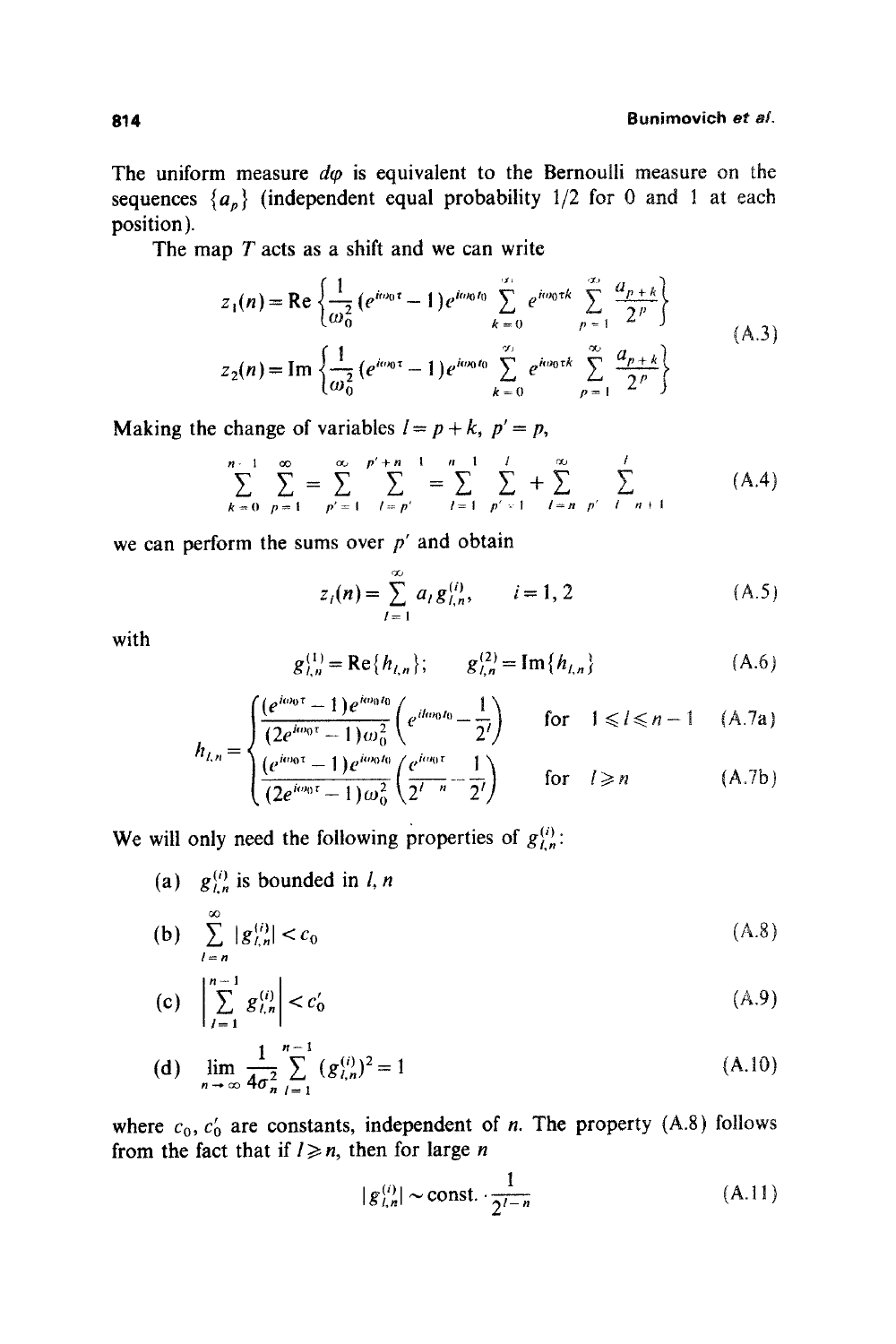# **Diffusive Energy Growth in Driven Oscillators 615 and 1997 1998**

Property (A.9) follows immediately from (A.7a), and (A.10) is a consequence of

$$
\sigma_n^2 \sim \langle |z^{(i)}|^2 \rangle = \frac{1}{4} \sum_{l=1}^{\infty} (g_{l,n}^{(i)})^2 \sim \frac{1}{4} \sum_{l=1}^{n-1} (g_{l,n}^{(i)})^2 \tag{A.12}
$$

We can now evaluate the characteristic function

$$
\phi_n(\lambda) = \left\langle \exp\left(i\frac{\lambda}{\sigma_n}\sum_{l=1}^{\infty} a_l g_{l,n}^{(i)}\right) \right\rangle = \prod_{l=1}^{\infty} \left\langle \exp\left(i\frac{\lambda}{\sigma_n} a_l g_{l,n}^{(i)}\right) \right\rangle
$$

$$
= \prod_{l=1}^{\infty} \left(\frac{1}{2} + \frac{1}{2} \exp\frac{i\lambda g_{l,n}^{(i)}}{\sigma_n}\right) \tag{A.13}
$$

**We** take the logarithm and separate the terms according to **(A.7),** 

$$
\ln \phi_n(\lambda) = \sum_{l=1}^{n-1} \ln[1 + \frac{1}{2} (e^{i\lambda g_{l,n}^{(i)}/\sigma_n} - 1)] + \sum_{l=n}^{\infty} \ln[1 + \frac{1}{2} (e^{i\lambda g_{l,n}^{(i)}/\sigma_n} - 1)] \tag{A.14}
$$

We can easily estimate the second sum using the property (A.8) and the inequality  $|\ln(1 + y)| < c_1 |y|$ ; c<sub>1</sub> constant (for *n* large):

$$
\left| \sum_{i=n}^{\infty} \ln \left[ 1 + \frac{1}{2} \left( e^{i\lambda g_{i,n}^{(i)}/\sigma_n} - 1 \right) \right] \right|
$$
  
\n
$$
\leq \frac{c_1}{2} \sum_{i=n}^{\infty} |e^{i\lambda g_{i,n}^{(i)}/\sigma_n} - 1|
$$
  
\n
$$
\leq \frac{c'_1}{2} \frac{\lambda}{\sigma_n} \sum_{i=n}^{\infty} |g_{i,n}^{(i)}| \leq c_2 \frac{\lambda}{\sqrt{n}} \xrightarrow[n \to \infty]{} 0
$$
 (A.15)

The first sum of (A.14) can be estimated as follows: we define

$$
y_i \doteq \frac{1}{2} (e^{i\lambda g_{i,n}^{(i)}/\sigma} n - 1) \tag{A.16}
$$

and use the inequality

$$
|\ln(1+y) - y + \frac{1}{2}y^2| < c_3 |y|^3 \tag{A.17}
$$

to write

$$
\sum_{l=1}^{n-1} \ln[1 + y_l] = \sum_{l=1}^{n-1} [y_l - \frac{1}{2}y_l^2] + R_n
$$
 (A.18)

with

$$
|R_n| \leqslant c_3 \sum_{l=1}^{n-1} |y_l|^3 \tag{A.19}
$$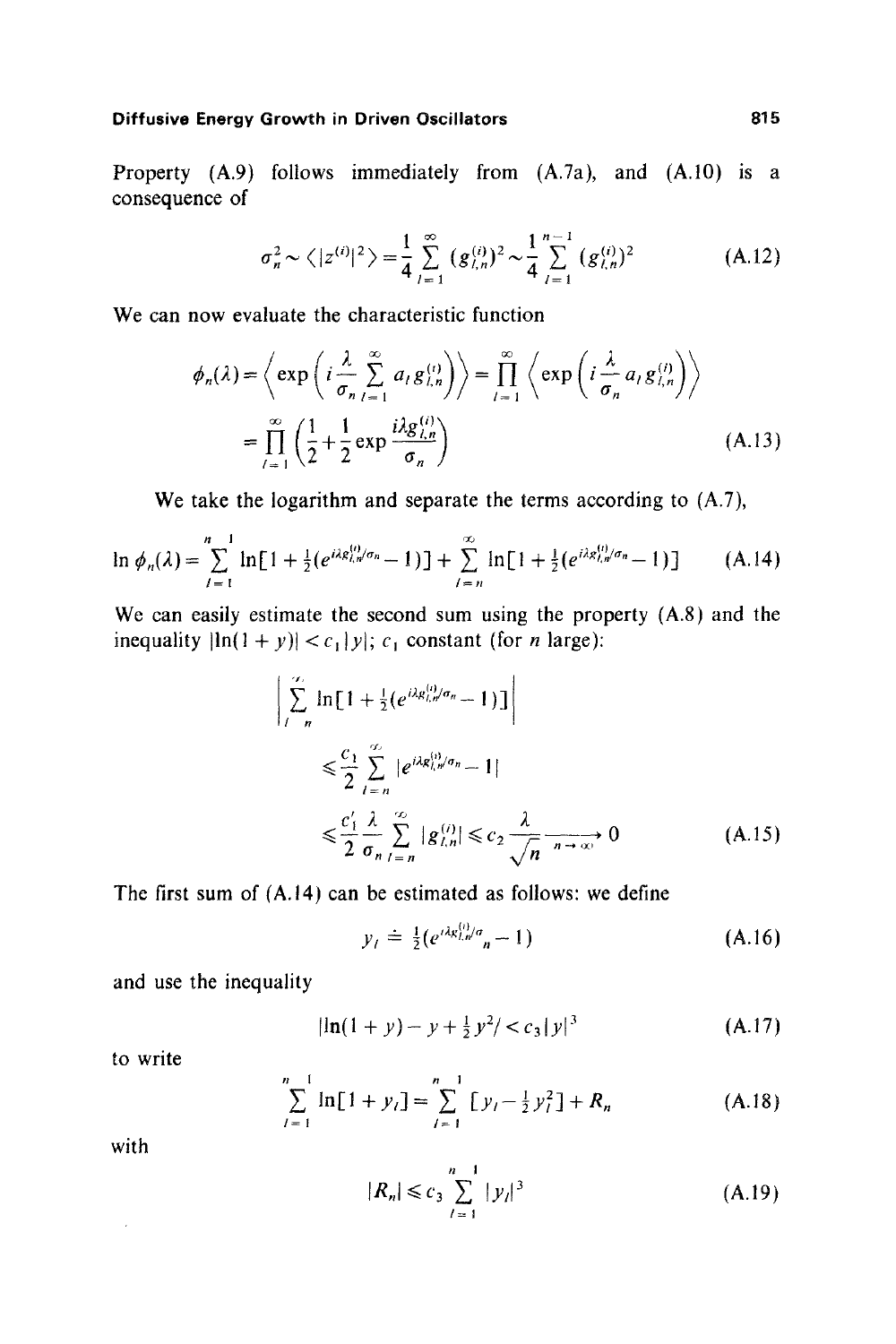**816 Bunimovich** *et aL* 

Further, since  $g_i$  is bounded,

$$
|y_i| \le \frac{\lambda}{\sigma_n} |g_{i,n}^{(i)}| \le c_4 \frac{\lambda}{\sqrt{n}}
$$
 (A.20)

and thus

$$
|R_n| \leqslant c_5 \lambda^3 \frac{n}{n^{3/2}} \xrightarrow[n \to \infty]{} 0 \tag{A.21}
$$

For the first term in (A.18) we use

$$
y_l - \frac{1}{2} y_l^2 = i \lambda g_{l,n}^{(i)} / \sigma_n - \frac{1}{8} \lambda^2 (g_{l,n}^{(i)})^2 \sigma_n + o(n) \tag{A.22}
$$

which together with properties (A.9) and (A.10) of  $g_{\ell,n}^{(i)}$  gives

$$
\lim_{n \to \infty} \sum_{l=1}^{n-1} [y_l - \frac{1}{2} y_l^2] = -\frac{1}{2} \lambda^2
$$
 (A.23)

Thus, putting the estimates together, we get

$$
\lim_{n\to\infty}\ln\phi_n(\lambda)=-\tfrac{1}{2}\lambda^2
$$

which completes the proof of the central limit theorem.  $\blacksquare$ 

### **ACKNOWLEDG M ENTS**

We would like to thank G. Gallavotti, J. S. Howland, R. T. Bumby, M. Combescure, and C.-A. Pillet for very helpful discussions. H.R.J. was supported by grant 8220-025973 of the Swiss National Science Foundation. A.P. thanks the Italian CNR for supporting his visit to Rutgers University. The work of L.B., J.L.L., and A.P. was supported in part by AFOSR grant 87-0010.

### **REFERENCES**

- 1. J. E. Bayfield and P. M. Koch, *Phys. Rev. Lett.* 33:258 (1974).
- 2. J. G. Leopold and I. C. Percival, *Phys. Rev. Left.* 41:944 (1978).
- 3. N. B. Delone, B. P. Krainov, and D. L. Shepelyansky, *Soy. Phys. Usp.* 26:551 (1983); G. Casati, B. V. Chirikov, and D. L. Shepelyansky, *Phys. Rev. Len.* 53:2525 (1984); K. van Leeuwen, G. V. Oppen, S. Renwiek, J. Boowlin, P. Koch, R. Jensen, O. Rath, D. Richards, and G. Leopold, *Phys. Rev. Lett.* 55:223t (1985).
- 4. M. Combescure, *Ann. Inst. H. Poincaré* 44:293 (1986); *Ann. Phys.* 173:210 (1987).
- 5. M. Combescure, Crystallization of trapped ions--A quantum approach, Preprint LPTHE Orsay (1989).